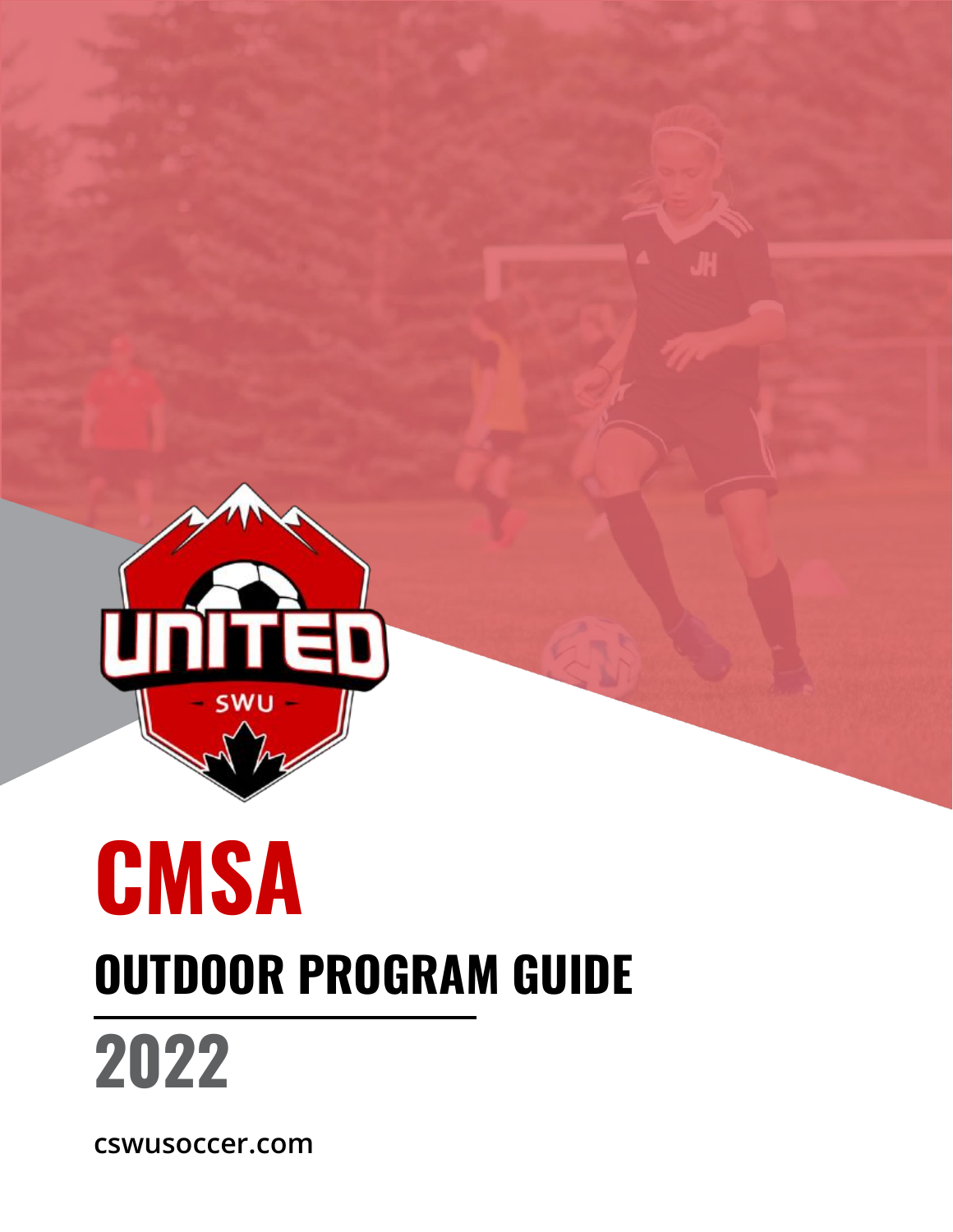

## **TABLE OF CONTENTS**

| $\overline{\mathbf{2}}$ | <b>PROGRAMS OFFERED</b>                           |
|-------------------------|---------------------------------------------------|
| 3                       | <b>REGISTRATION INFORMATION</b>                   |
| 3                       | <b>PAYMENT</b>                                    |
| 3                       | PROOF OF AGE                                      |
| 4                       | PLAYER FINANCIAL ASSISTANCE                       |
| 4                       | <b>POLICIES</b>                                   |
| 5                       | <b>REFUNDS</b>                                    |
| 6                       | <b>SWU CURRICULUM</b>                             |
| 7                       | <b>PLAYER PATHWAY</b>                             |
| 7                       | <b>COACHING EDUCATION/MENTORSHIP</b>              |
| 7/8                     | SPORTS SCIENCE PROGRAM                            |
| 8                       | PHILOSOPHY AND STYLE OF PLAY                      |
| 9                       | THE SWU DIFFERENCE                                |
| 10                      | U7/U8/U9 Developmental / Born 2012, 2013 & 2014   |
| 11                      | U10 CMSA Developmental Program / Born 2012        |
| 12                      | U10 CMSA Recreational Program / Born 2012         |
| 13                      | U11 CMSA Development Program / Born 2011          |
| 14                      | U11 CMSA Recreational Program / Born 2011         |
| 15                      | U12 CMSA Premier Program / Tier 1 & 2 / Born 2010 |
| 16                      | U12 CMSA Elite Program / Tier 3 / Born 2010       |

| 17 | U12 CMSA Select Program / Tier 4 & 5 / Born 2010     |
|----|------------------------------------------------------|
| 18 | U13 Premier Program / Tier 1 & 2 / Born 2009         |
| 19 | U13 CMSA Elite Program / Tier 3 / Born 2009          |
| 20 | U13 CMSA Select Program / Tier 4 & 5 / Born 2009     |
| 21 | U14 to U17 CMSA AYSL Program / Born 2008, 2007, 2006 |
| 22 | U14 CMSA Premier Program / Tier 1 & 2 / Born 2008    |
| 23 | U14 CMSA Elite Program / Tier 3 / Born 2008          |
| 24 | U14 CMSA Select Program / Tier 4 & 5 / Born 2008     |
| 25 | U15 CMSA Premier Program / Tier 1 & 2 / Born 2007    |
| 26 | U15 CMSA Elite Program / Tier 3 / Born 2007          |
| 27 | U15 CMSA Select Program / Tier 4 & 5 / Born 2007     |
| 28 | U16 CMSA Premier Program / Tier 1 & 2 / Born 2006    |
| 29 | U16 CMSA Elite Program / Tier 3 / Born 2006          |
| 30 | U16 CMSA Select Program / Tier 4 & 5 / Born 2006     |
| 31 | U17 CMSA Premier Program / Tier 1 & 2 / Born 2005    |
| 32 | U17 CMSA Elite Program / Tier 3 / Born 2005          |
| 33 | U17 CMSA Select Program / Tier 4 & 5 / Born 2005     |
| 34 | U18 & U19 / Tier 2 to 4 / Born 2003 & 2004           |
| 35 | <b>SKILLS CENTRE</b>                                 |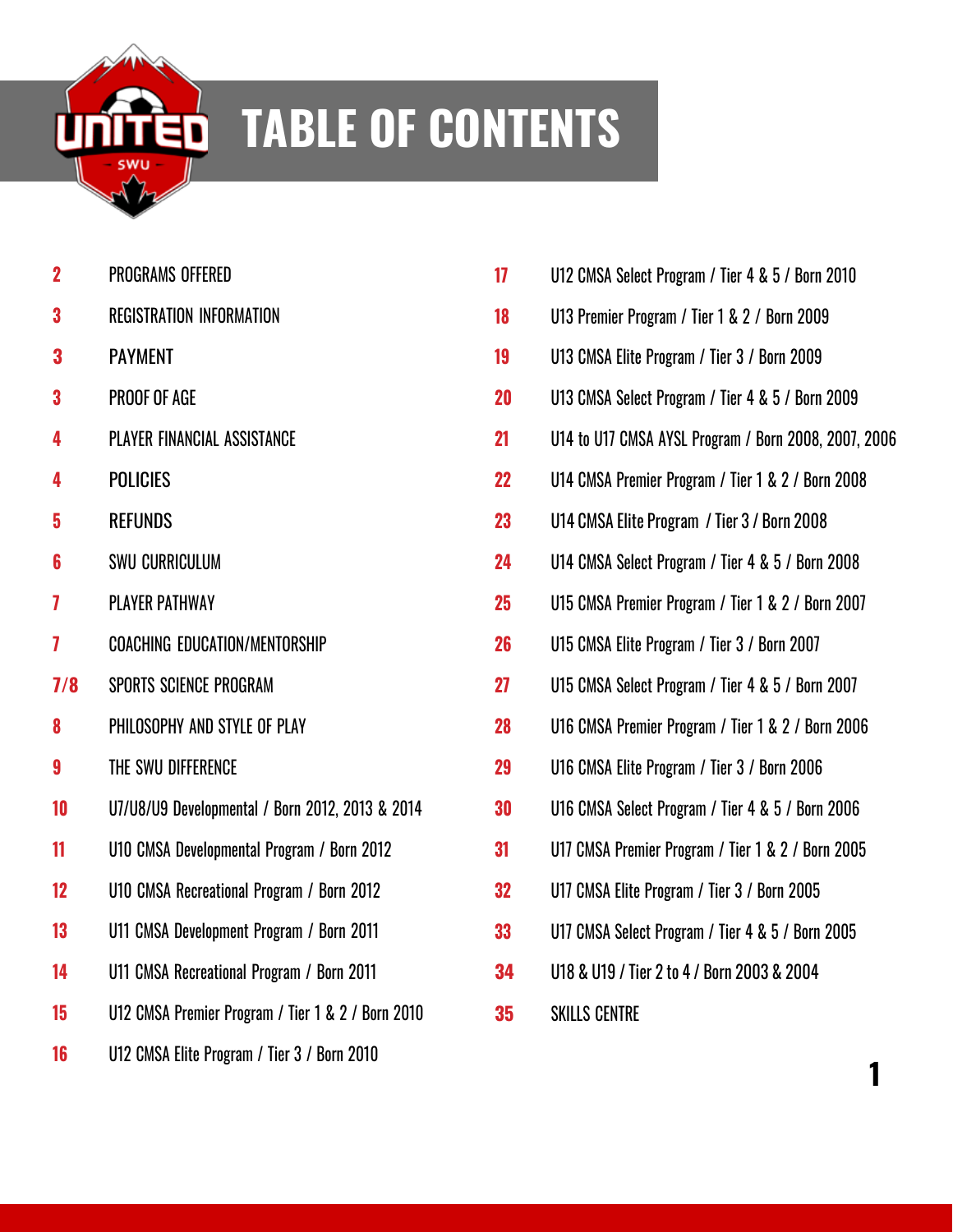## **PROGRAMS OFFERED**

CSWU provides an enjoyable, competitive, and inclusive experience/environment for every participant by ensuring that safety, organization, structure, and enjoyment exists for both players and coaches. Our environment provides an opportunity for players to develop technically, tactically, physically, and mentally. **CSWU soccer offers two streams of soccer:**

> **CMSA (Calgary Minor Soccer Association)**

**12 CMSA**<br> **12 (Calgary Minor Soccer)**<br> **22 Association**<br> **22 CMSA** is a city wide<br>
competitive soccer league that<br>
provides for levels U8-U19. The CMSA is a city wide competitive soccer league that provides for levels U8-U19.

**GRASSROOTS**

Our Grassroots program provides a solid foundation for kids between the ages of 3-12 to learn the value of sport,develop sportsmanship and learn new skills and abilities.

## **ADDITIONAL PROGRAMS**

#### **GRASSROOTS VOLUNTEER CREDIT PROGRAM**

CSWU offers our volunteers a \$50 Credit Voucher for every 4-5hr worked with the club. These credits can be earned throughout the season and will be applied to your account upon completion of hours.

\*\* CREDITS HAVE NO CASH VALUE \*\*

#### **FREE SHOE EXCHANGE**

Check out our free shoe exchange program in the front entry of the SWU Centre. Bring a pair – Take a pair. Please donate your clean & gently used soccer shoes, or other gear for those who may need it.

#### **MEMBERS HELPING MEMBERS**

When registering, you will have the option of donating to our new separately managed PLAYER ASSISTANCE FUND. This fund is set up as a supplement for existing programs such as Kidsport and Jumpstart which often cap out after one season.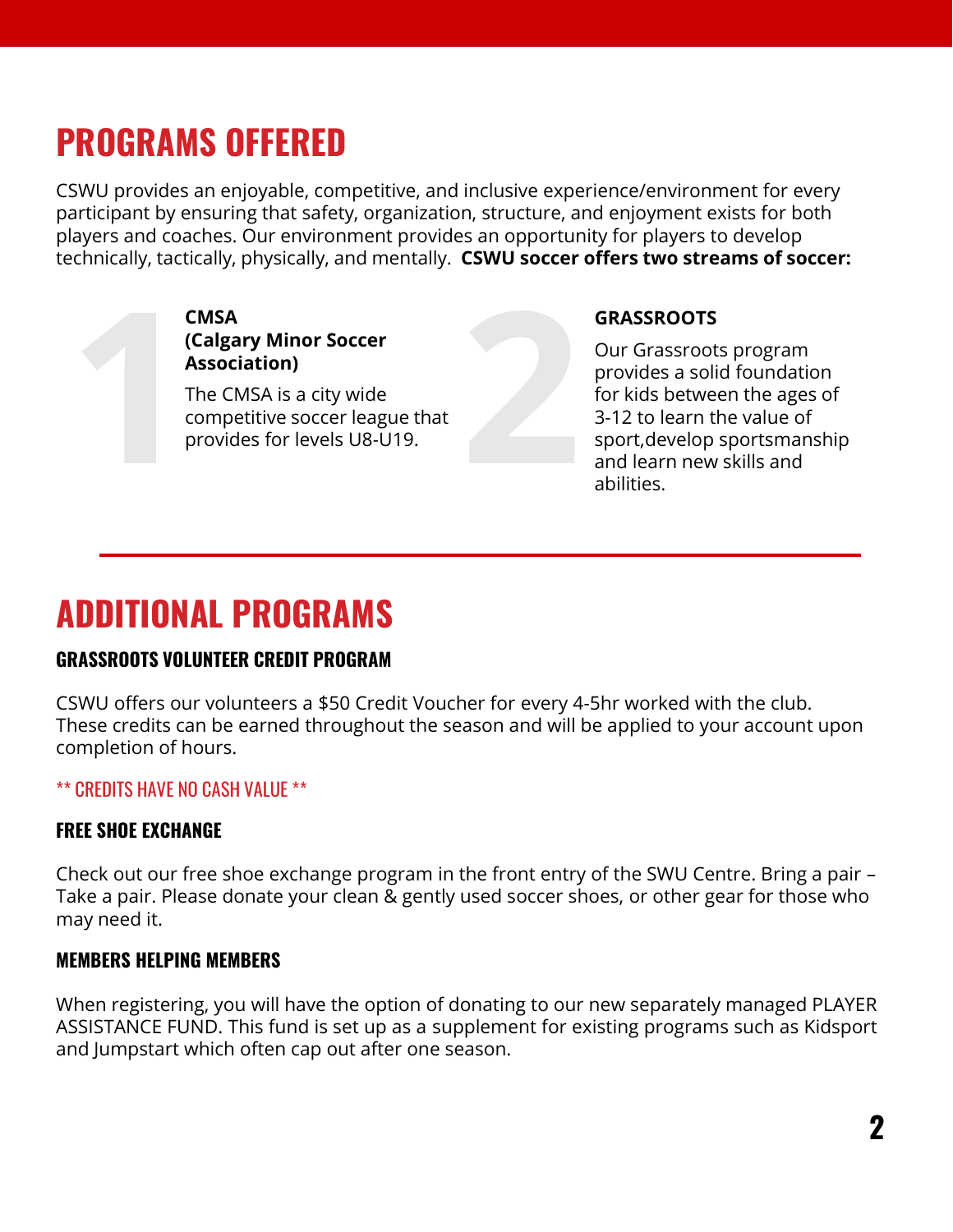## **REGISTRATION**

To register for a program at Calgary South West United Soccer (CSWU), please create an account using our CSWU Member Zone on the website: https://cswusoccer.powerupsports.com

- You only need one account per family. If you already have an account and have registered previously, you do not need to create a new account.
- Players must be registered in order to participate in programs.
- On-Line Registration for May 2022 CMSA Programs closes **April 1.**

| <b>Age Groups</b> |              | U <sub>3</sub> | U4   | <b>U5/U6</b> | U7/U8        | U9/U10       | U11  | <b>U12</b> | U13  | U15          | U17          | U19          |
|-------------------|--------------|----------------|------|--------------|--------------|--------------|------|------------|------|--------------|--------------|--------------|
| Boys/<br>Girls    | Mixed        |                |      |              |              |              |      |            |      |              |              |              |
|                   | <b>Split</b> |                |      |              |              |              |      |            |      |              |              |              |
| <b>Birth Year</b> |              | 2019           | 2018 | 2016<br>2017 | 2014<br>2015 | 2012<br>2013 | 2011 | 2010       | 2009 | 2007<br>2008 | 2005<br>2006 | 2003<br>2004 |

#### **GROUPING CHART**

### **PAYMENTS**

- Players are NOT considered registered until fees are **PAID IN FULL** before the season commences on May 1, 2022. If there are outstanding registration fees by the start of the season, players may be suspended.
- If you require additional information, please contact the Club at [info@cswusoccer.com a](mailto:info@cswusoccer.com)nd we will be happy to help.

### **PROOF OF AGE**

New players or Grassroots players entering into the CMSA U11-U19 League are required to provide government issued ID to CMSA.

- Government issued ID includes either a Birth Certificate, AHC or Passport.
- POA will need to be emailed or dropped off directly to CMSA at [info@calgaryminorsoccer.com](mailto:info@calgaryminorsoccer.com) with your proof of birthdate. Please include your child's name and ID number in the subject line in the email.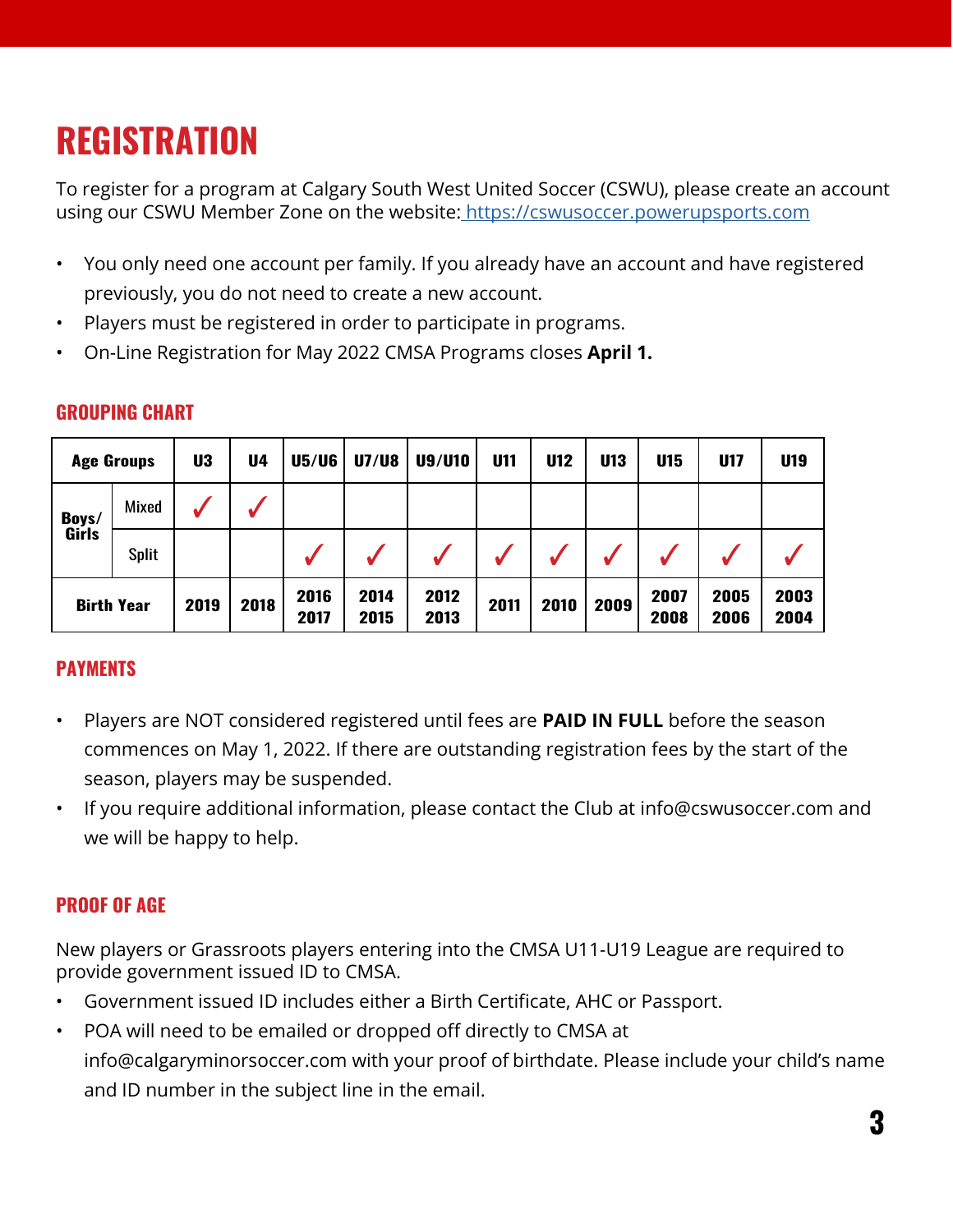#### **FINANCIAL ASSISTANCE**

CSWU works with many different sponsors and businesses offering player assistance programs. To apply for these programs, please complete the applications online listed below, then submit completed applications or confirmation numbers back to Terri at [info@cswusoccer.com.](mailto:info@cswusoccer.com)

- **• KidSport** <http://www.kidsportcanada.ca/alberta/calgary/apply-for-assistance/>
- **• Jumpstart** https://jumpstart.canadiantire.ca/content/microsites/jumpstart/en/apply. html#wanttoapply
- **• Their Opportunity** [https://www.theiropportunity.com/apply/](http://www.theiropportunity.com/apply/)
- **• CSWU Bingo/Casino Program** please contact the bingo coordinator at [bingo@cswusoccer.com](mailto:bingo@cswusoccer.com)

## **POLICIES**

**Calgary South West United Soccer Association (CSWU) adheres to CMSA Policies. In particular, please note the following:**

- **• Harassment**
- **• Concussion**
- **• Privacy**
- **• Code of Conduct: Team Officials, Players, Parents**

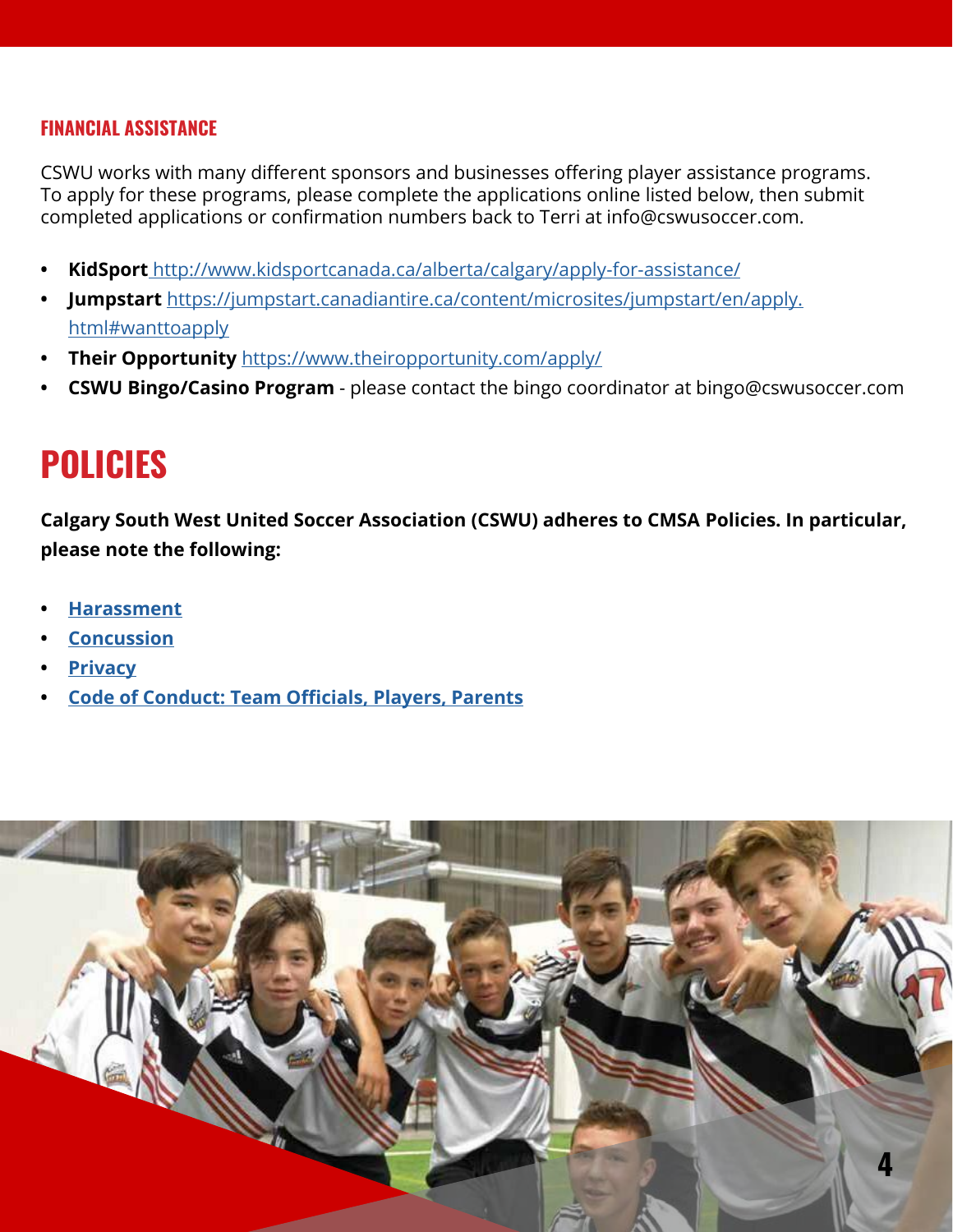## **REFUNDS**

Refund requests must be received prior to the applicable deadline and must be submitted on the **REFUND REQUEST FORM** posted on our website at **cswusoccer.com/forms/**. All refund requests go to **[info@cswusoccer.com](mailto:info@cswusoccer.com)**

- An Administration fee applies and will be deducted from all refunds.
- Administration Fee: Grassroots \$50, CMSA \$100
- There will be **NO** refunds granted or issued after June 1st, 2022
- The timeline for receiving a refund will be 8 to 12 weeks from receipt of the refund request.

| <b>DEADLINES</b>                             |                      |
|----------------------------------------------|----------------------|
| <b>Non-injury related refunds Deadline</b>   | May $24th$           |
| Injury related (with doctor's note) Deadline | June 1 <sup>st</sup> |
| Moving/relocating (with proof) Deadline      | June 1 <sup>st</sup> |

#### **CONDITIONS FOR REFUND**

#### **Refund requests must be approved by the Board of Directors and will ONLY be considered under the following circumstances:**

- Request is received in our office prior to the deadline.
- For non-injury related requests the player has not yet been placed on a team.
- Change in family circumstances during the season, by moving out of the city or country. Proof of relocation will be required, and all fees are pro-rated based on the season.
- Injury to a player that they will be medically deemed unable to play for the remainder of the season, accompanied by a doctor's note. Refunds with a doctor's note will be granted based on the admin fee and a pro-rated formula related to games played as dated on the Dr's note.
- In the event a program is cancelled due to government mandated restrictions related to the novel coronavirus (COVID-19), there will be no refunds provided. The club will offer full credit for any unused amounts paid toward future programs.

#### **POLICY STATEMENT**

When a player registers for CSWU, we guarantee player placement on a team, but will not guarantee a certain level of play. Player placement for CMSA teams will be determined in the evaluation process unless otherwise indicated. Player placement for Grassroots teams is by community or combining communities as needed for numbers.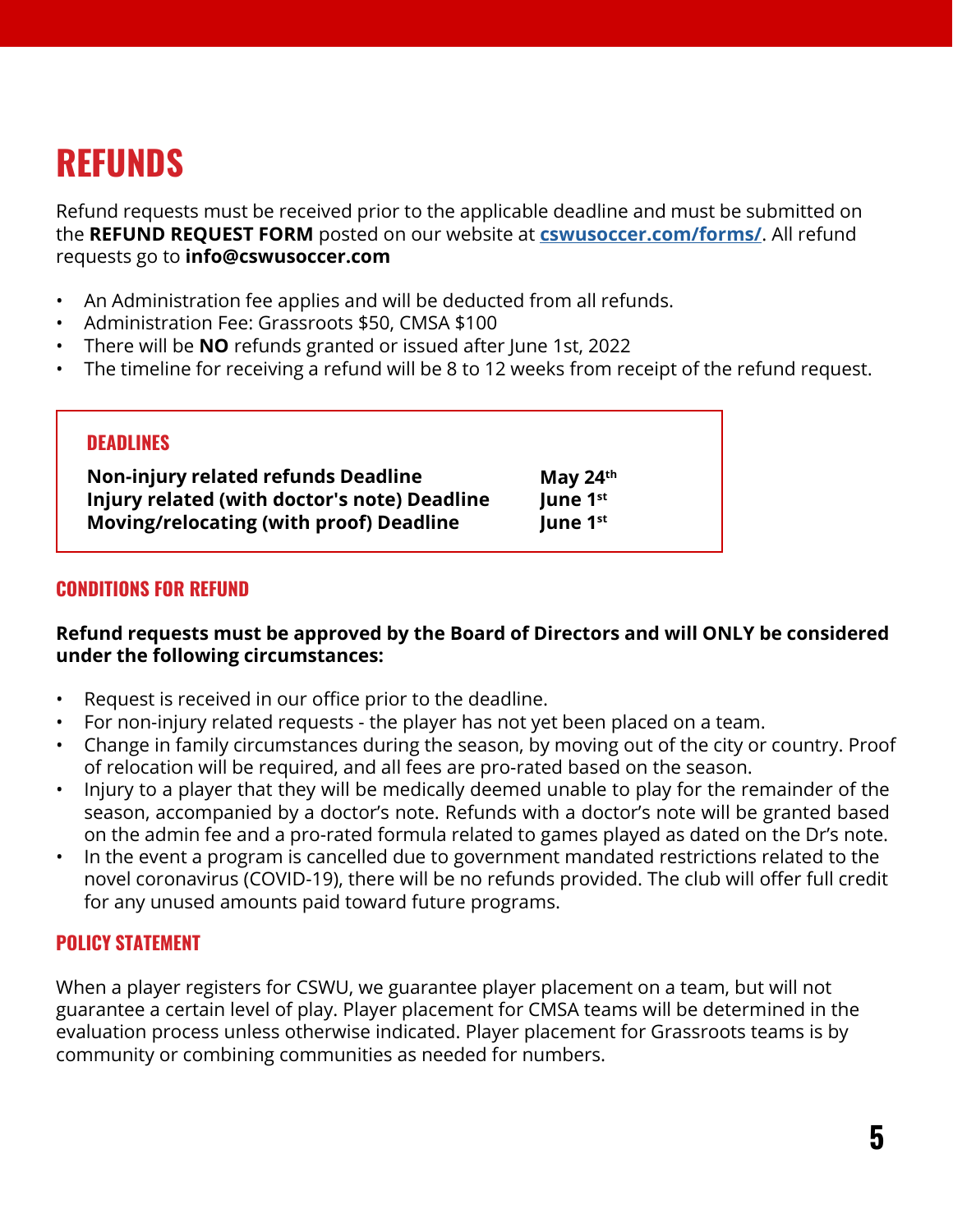## **SWU CURRICULUM**

Our Technical curriculum creates a relevant, coherent, and engaging environment for all players, parents, and coaches. Academy provides quantifiable standards for measuring coach and player performance and promotes the four pillars of player growth: **technical, tactical, physical, and psychological.**





### **SWU PLAYER DEVELOPMENT**

Player habits go hand-in-hand with player development. The player habits are a guide to align our player development through club identity and style of play with our training and coaching philosophies. We monitor progressions through a report card system.

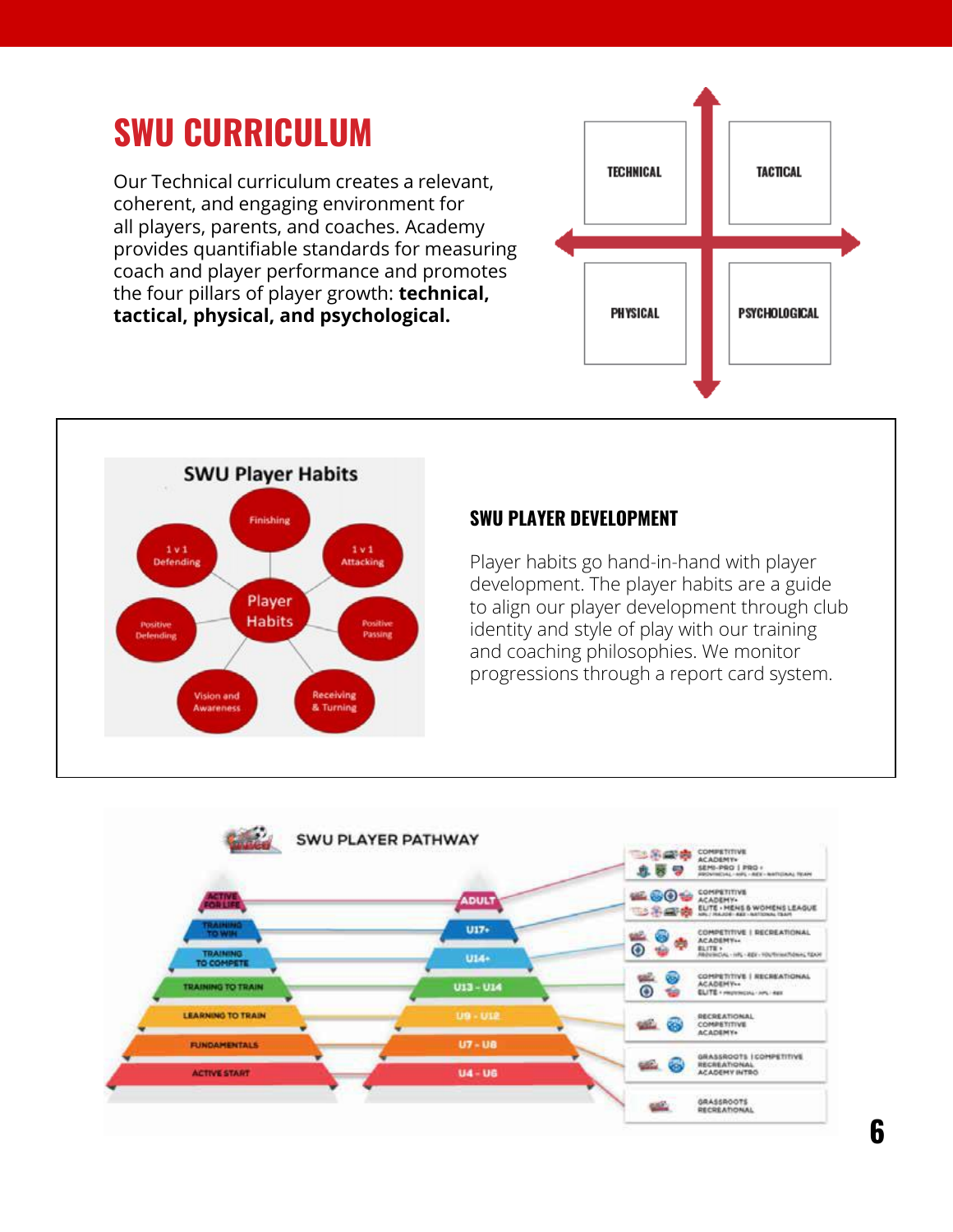## **SWU COACH EDUCATION AND DEVELOPMENT**

SWU provides an environment for all coaches to develop and continue their learning and education. We will be providing coaches with the choice to complete their mandatory NCCP courses through our club for the Community Stream and continue to support our coaches with the goal of increasing the amount of C License certified coaches within our club. SWU is also committed to supporting our coaches financially in the performance stream with finances for those who successfully complete the courses.

Coaching Areas are split into modules. Each module has:

- Delivery Method
- Specific Learning Outcomes
- Session Overviews
- Individual Coach Assessment



## **SPORTS SCIENCE PROGRAM**

Our latest core program addition is Sports Science. This program covers a large area of Athlete Development and is broken into **2 specific areas:**

#### **PERFORMANCE / PSYCHOLOGY:**

Our athletes attend multiple sessions 'off-the-field' to explore the mental side of the game and is given multiple tools to utilize personally and within their team dynamic.

#### **Some of the main areas covered in this program are:**

- Goal Productivity
- Preparation & Post-Performance Review
- SDT (Self-Determination Theory)
- Imagery / Visualization & Rehearsal
- Emotional Control / Relaxation
- Confidence, Concentration, Comfort Zones & Focus Shifting
- Personality & Behavioral Tendencies
- Importance of Culture + Environmental Influences, Motivation + Conflict
- Team Importance, Working with others, Acceptance & many more
- The coaching staff of the teams enrolled in this program also can personalize their sessions based on the current needs of their teams. **7**

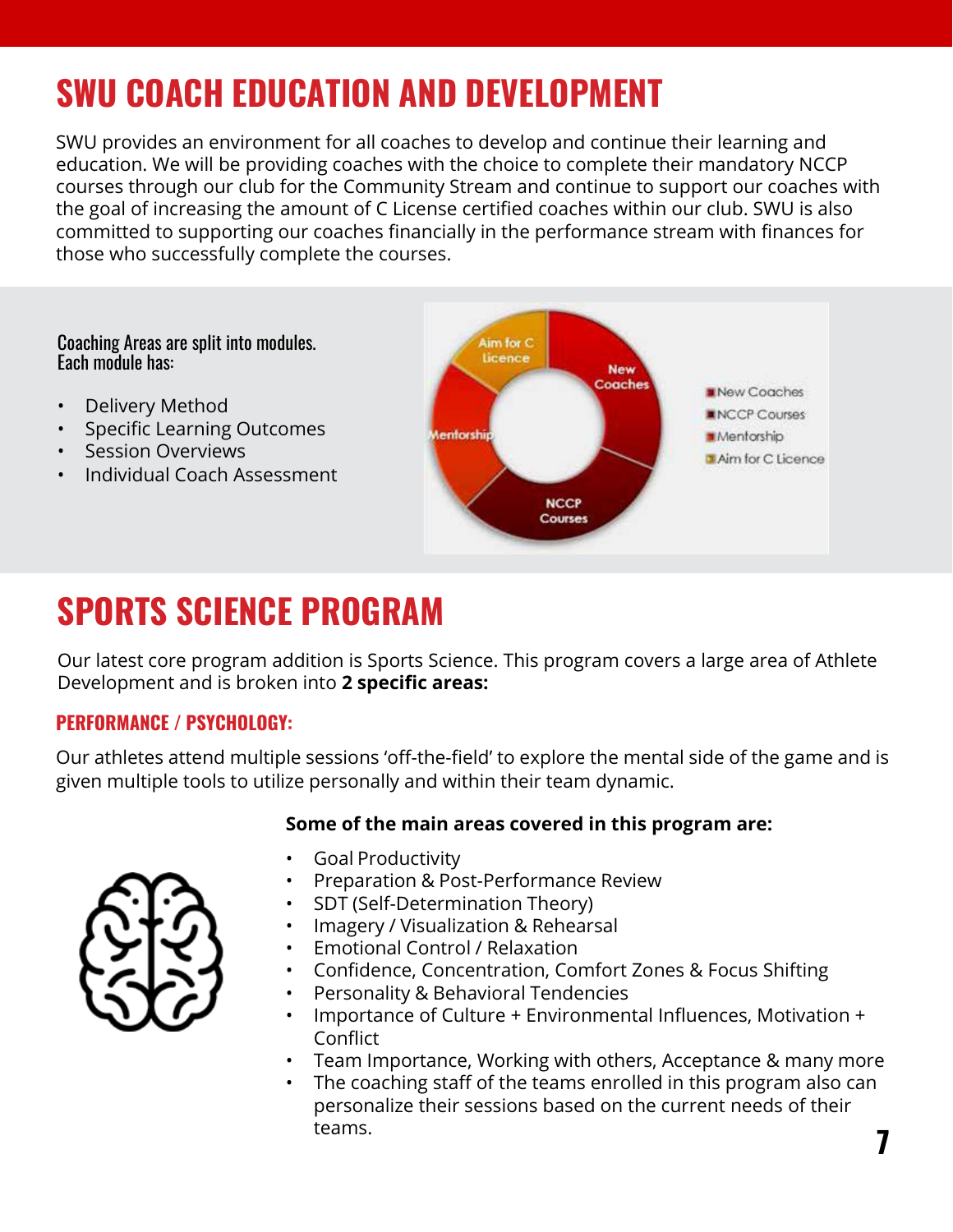#### **ATHLETIC PERFORMANCE / SAQ:**

Speed, Agility & Quickness are vital for the athletes in our program. This area is designed to work on the core mechanics, technique, and precision of all areas that are required for soccer.

#### **The fundamental topics that are covered here are:**



- Mechanical movement (specific understanding of different ways to use your body for speed)
- Speed & Quick change of direction
- Balance
- Core Lower body strength
- Reflexive Reactions
- Core Bodywork
- Injury Prevention
- Increasing Endurance & Power

## **PHILOSOPHY AND STYLE OF PLAY**

South West United's primary focus is to develop technically and tactically, sound players capable of making confident decisions within the flow of the game. We expect players to be competitive in matches; however, winning is a secondary goal at our youngest age groups as we adhere to the Canadian Soccer Association's Long-Term Player Development (LTPD) training model.

Through our structured and progressive curriculum, players learn how to solve soccer challenges creatively and skillfully. From the begnning, SWU coaches emphasize both smart decision-making (tactical) and correct technique (technical) to gain confidence and improve execution in the game environment.

Starting at the earliest ages, players are introduced to our "possession" style of play. Possession refers to keeping control of the ball as a team for the purpose of finding and exploiting opportunities to attack forward whenever possible. Teams are expected to build attacks from the back; this means utilizing our goalkeeper and defenders to cycle the ball and switch the point of attack to find and exploit areas of the field where we hold numerical superiority. As the ball is moved

up the field and closer to our opponent's goal, we encourage players to show more creativity and take 1v1, 2v1, and 3v2 chances to generate scoring opportunities. When the ball is lost, we want players to instantly transition to a defensive mentality of organized shape with the goal of winning the ball back as soon as possible to limit counterattacks. In order to stay true to our style of play, coaches train players to execute our "possession" style of play in both practices and games.

**8** Early on players will make costly mistakes early and often, especially as they learn how to build attacks from our goalkeeper and defenders. We do not want to discourage players who make mistakes; we will instead encourage them to learn from these mistakes. Creativity will be rewarded regardless of the outcome. Our younger teams will inevitably lose games to clubs that play a more direct and less skillful style of play, i.e. playing long balls forward and using speed and aggression to score. While the SWU route to playing a possession-oriented style of play may take longer to show results in the win-loss column, our teams will begin to execute consistently surpass these types of teams as they get older. These positive results will create more opportunities for our players.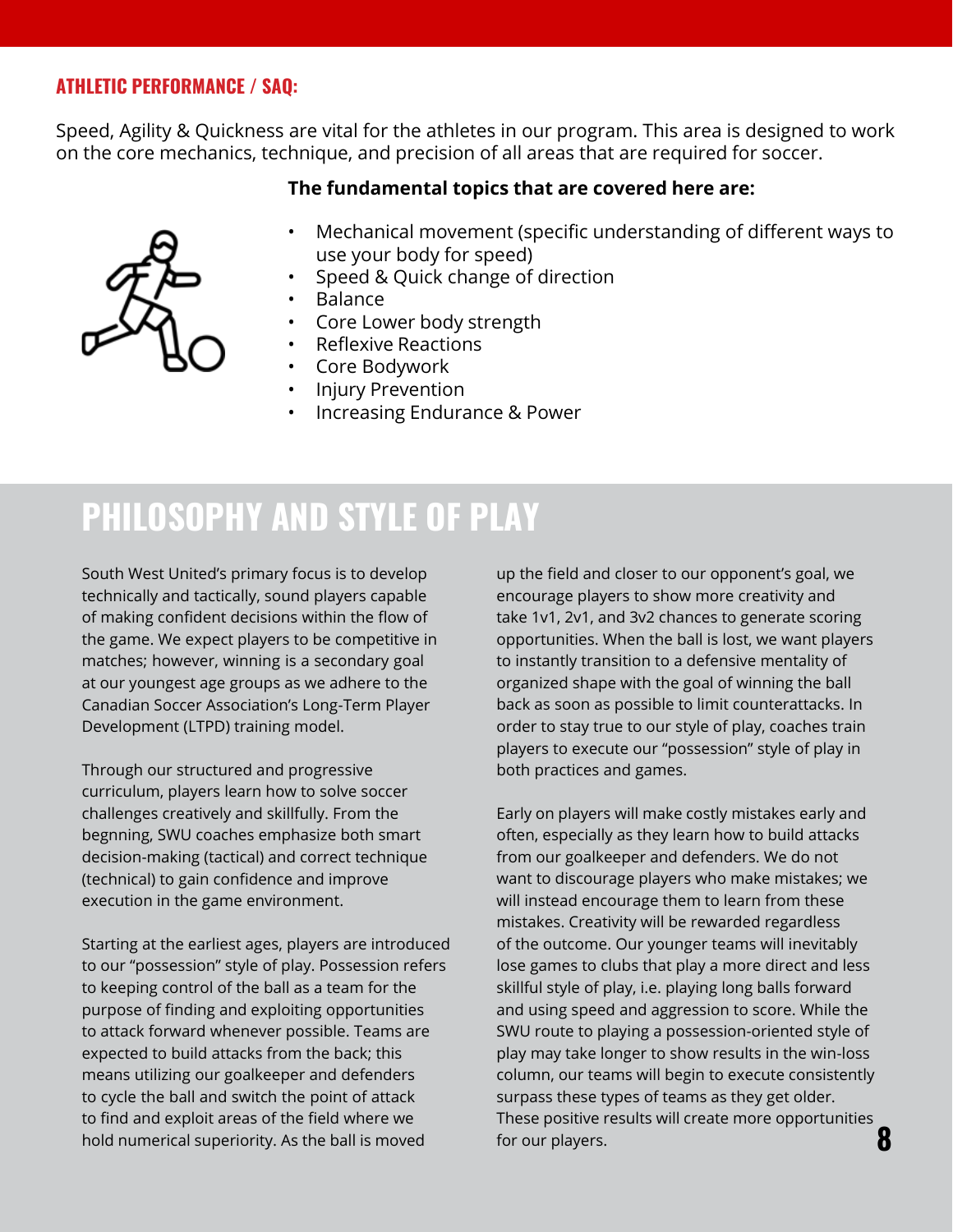

## **THE SWU DIFFERENCE**

| <b>EXPERIENCE</b>                          | SWU has served Calgary for over 20 years and has the second<br>longest running technical academy in Alberta with Nick's<br>academy (Now SWU Academy).                                                                   |
|--------------------------------------------|-------------------------------------------------------------------------------------------------------------------------------------------------------------------------------------------------------------------------|
| <b>CHAMPIONSHIPS</b>                       | SWU have won over 75 provincial titles over the last decade,<br>plus 18 National Medals.                                                                                                                                |
| <b>PROFESSIONALS</b><br>UNIVERSITY/COLLEGE | SWU has produced several top players who have started for<br>Canadian youth national teams, most recently Caniggia Elva<br>(Wurzburg Kickers\ Bundesliga 3rd Division) Caolan Lavery (Bury<br>F.C./ England league one) |
| <b>NATIONAL TEAMS</b>                      | SWU produces more college players than any other club in<br>Calgary.                                                                                                                                                    |
| <b>STAFF</b>                               | SWU has produced 12 youth national team players and 1 senior<br>national team player in the last 10 years.                                                                                                              |
| <b>DEVELOPMENT</b><br><b>CURRICULUM</b>    | SWU develops players and promote players from within the<br>club for their Academy teams.                                                                                                                               |
|                                            | SWU uses a specific developmental curriculum in line with the<br>best practices of Canada Soccer from age 6 to age 18.                                                                                                  |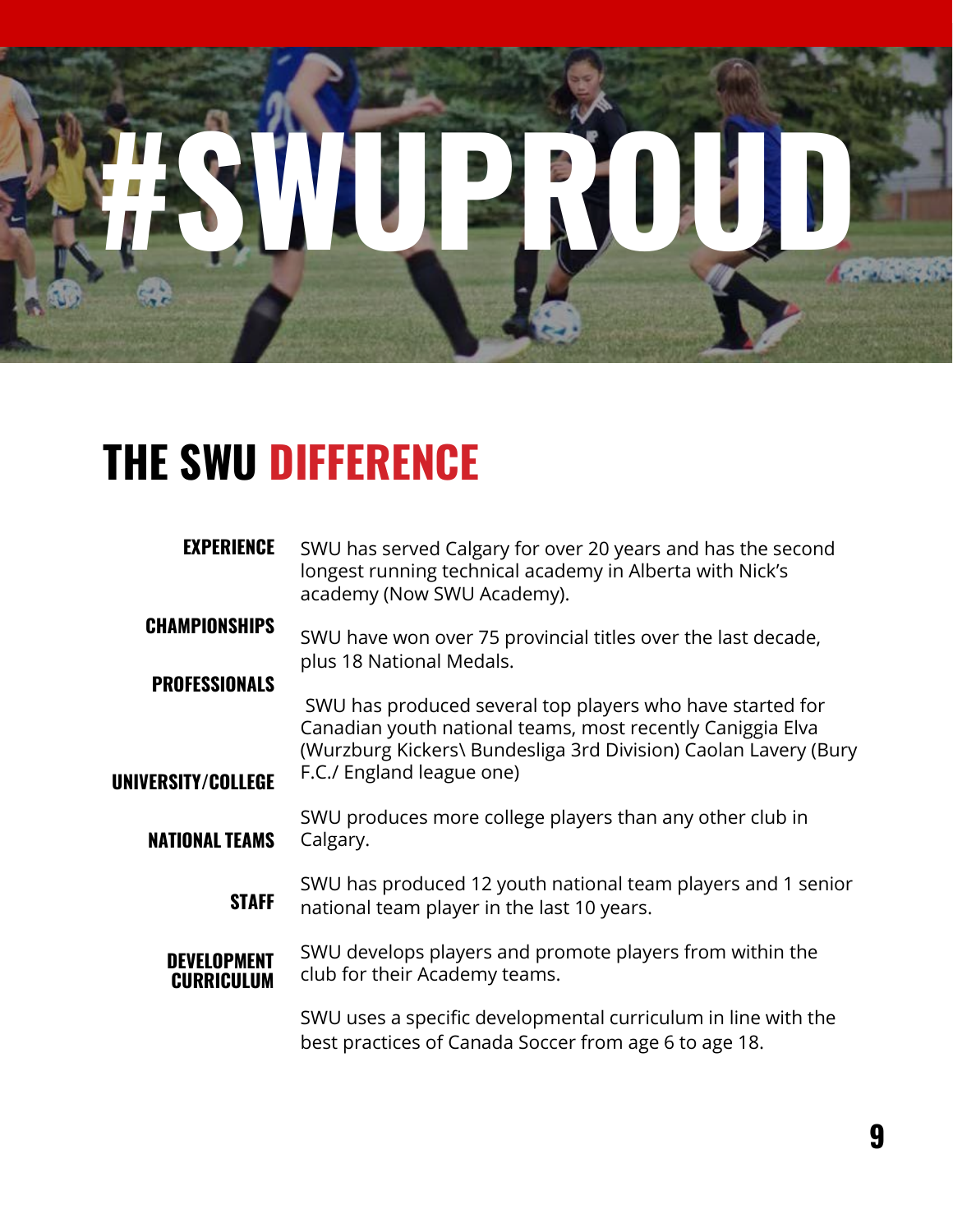

## **U7/U8/U9 Developmental / Born 2015, 2014 & 2013 Registration \$350.00**

## **Prices include 2 Technical Sessions**

#### **Payment Options:**

**Option 1 –** In full at time of registration

**Option 2 –** 40% due at registration; first instalment of 30% due 30 days after registration; second instalment of remaining 30% due 30 days after first instalment.

#### **Season:**

- Pre-Season: Team training to begin in April
- Regular Season: May 1st to June 27th Training and Games & July 16th to August 7th Training Only & Aug 15 2022 to Sept 17th. Training and Games
- Post season: Festival will be hosted by CMSA

#### **Program Overview:**

#### **Technical Sessions**

• 2x75 minutes technical team sessions led by our CLUB technical staff coaches

#### **CMSA Games**

- Saturdays Festivals can have up to 3 mini games in one day
- Games may have a different format every week
- Play dates will be May 7, May 14, May 28, June 4, June 18 Aug 20 Aug 27 & Sept 10, Festivals June 25 & September 17
- Skill centre festivals are played on CMSA supplied community fields
- NO Referees and NO Goalkeepers

#### **Evaluations**

• Evaluations are not required

#### **Uniforms**

- All players will be required to purchase their Jerseys kits via a team order through SWU (Socks, Shorts and Team Jersey)
- All players will be required to purchase their Tech Shirt for Tech sessions available for purchase at Kicks Sporting goods store - 9737 Macleod Trail

#### **Additional Items**

- Team Photos will be taken throughout the season. You will have an opportunity to purchase individual photos of your child. Team photos will be provided by SWU.
- End of Season Festival will be hosted by CMSA for all U9 &U10 teams. Date is TBA

- Register to coach your child's team by completing the "Volunteer Now" link- Member Zone Account
- Coaches are selected based on experience, past history, and their willingness to develop further with coaching specific certification & licenses. Interested in Coaching? Contact [jesusmelo@cswusoccer.com](mailto:jesusmelo@cswusoccer.com)
- We support all our Coaches with in-house support, mentoring and NCCP Courses
- We require all coaches to have a valid Criminal Record Check on file with CMSA
- SWU Coaches are required to abide by the SWU Harassment Policy and Coach Code of Conduct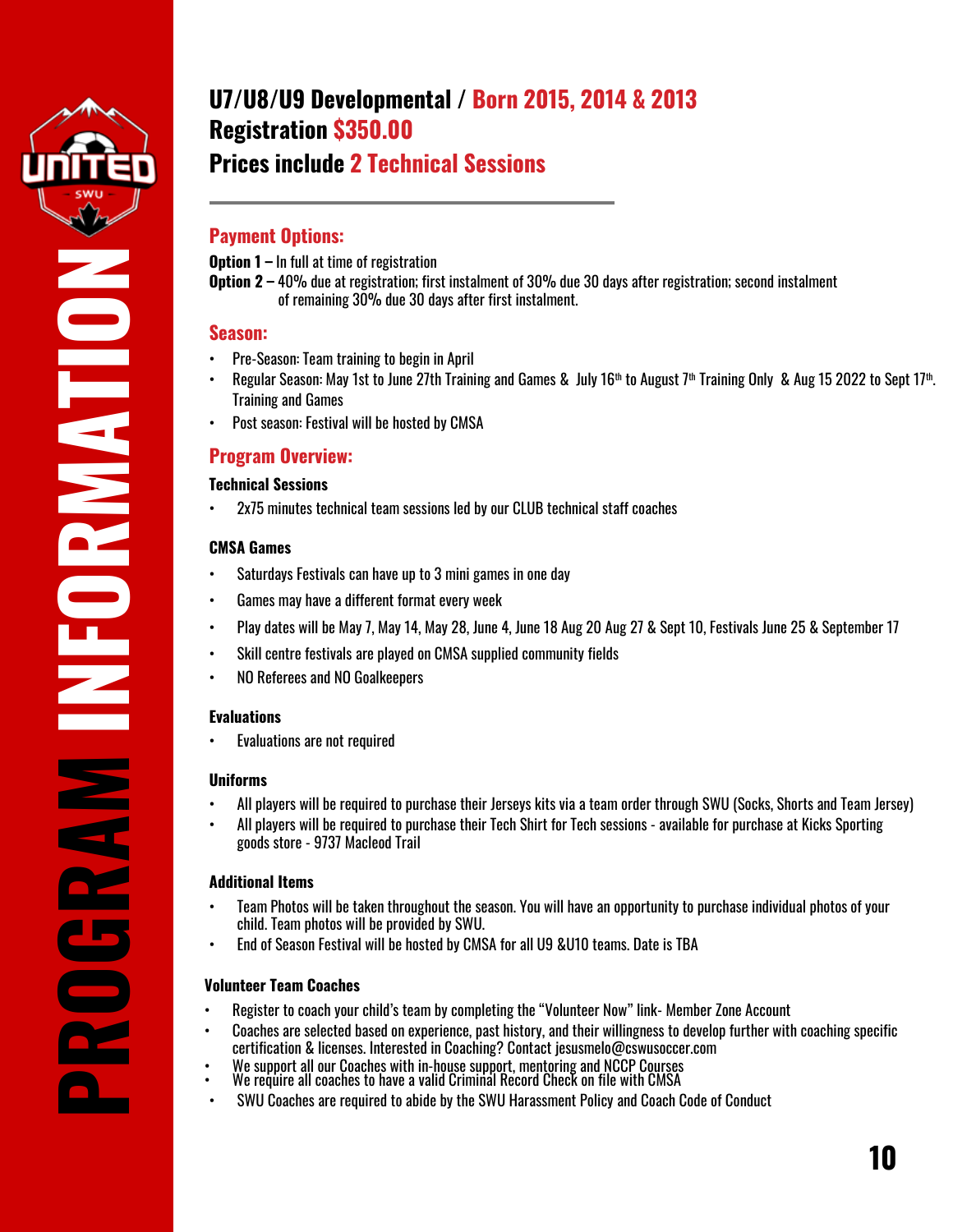

**CONSTRUCTION** 

## **U10 CMSA Developmental Program / Born 2012 Registration \$789.00**

## **Prices include Technical Sessions**

#### **Payment Options:**

**Option 1 –** In full at time of registration

**Option 2 –** 40% due at registration; first instalment of 30% due 30 days after registration; second instalment of remaining 30% due 30 days after first instalment.

#### **Season:**

- Pre-Season: April 23 May 19 2022
- Regular Season: May 23rd July 28 & Aug 22 Sept 25 2022
- Summer Break: July 29 August 21, 2022
- Grassroots Rally: Saturday July 23 & Sunday July 24 2022 Location TBA

#### **Program Overview:**

#### **Team Practices**

• 1x75 minute team session per week with Team Coach

#### **Technical Sessions**

• 2x75 minute technical team sessions per week led by our CLUB Technical Staff Coaches

#### **CMSA Games**

- Can play an average of 1-2 games per week
- Games can be played anywhere in the city per CMSA format
- Will play Saturday and/or Tuesday
- All Games will consist of two (2) twenty-five (25) minute halves 7 players a-side (7 v 7)

#### **Evaluations**

**PROGRAM INFORMATION**

• Evaluations are required and will begin in March. Date is TBA

#### **Uniforms**

- All players will be required to purchase their Jerseys kits via a team order through SWU (Socks, Shorts and Team Jersey)
- All players will be required to purchase their Tech Shirt for Tech sessions available for purchase at Kicks Sporting goods store - 9737 Macleod Trail

#### **Additional Items**

• Team Photos will be taken throughout the season. You will have an opportunity to purchase individual photos of your child. Team photos will be provided by SWU.

- Register to coach your child's team by completing the "Volunteer Now" link- Member Zone Account
- Coaches are selected based on experience, past history, and their willingness to develop further with coaching specific certification & licenses. Interested in Coaching? Contact [jesusmelo@cswusoccer.com](mailto:jesusmelo@cswusoccer.com)
- We support all our Coaches with in-house support, mentoring and NCCP Courses
- We require all coaches to have a valid Criminal Record Check on file with CMSA
- SWU Coaches are required to abide by the SWU Harassment Policy and Coach Code of Conduct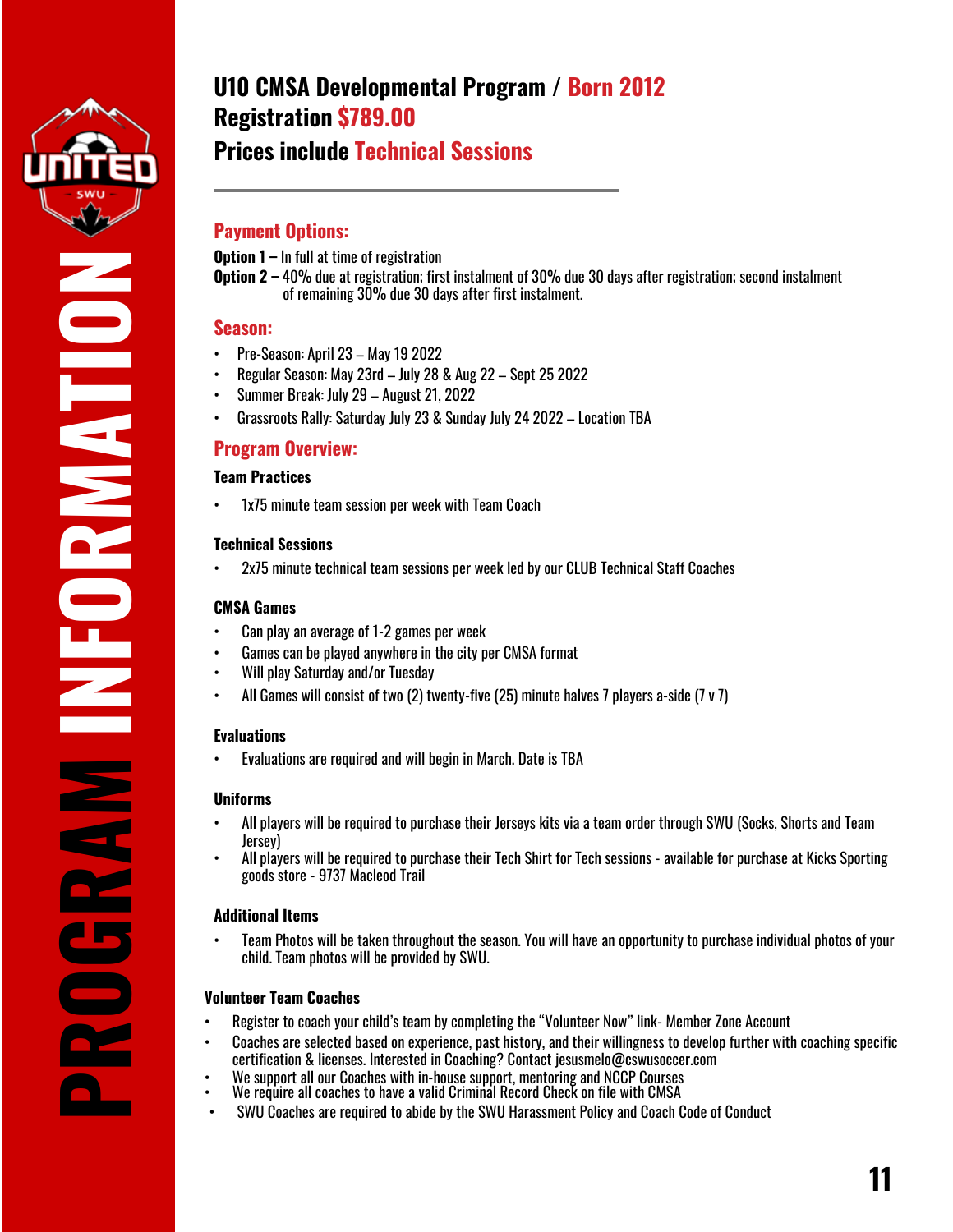

**INFORMATIONSOLENNASO-NE** 

## **U10 CMSA Recreational Program / Born 2012 Registration \$350.00**

## **Technical \$189.00 (Optional program on a team-by-team basis)**

#### **Payment Options:**

- **Option 1 –** In full at time of registration
- **Option 2 –** 40% due at registration; first instalment of 30% due 30 days after registration; second instalment of remaining 30% due 30 days after first instalment.

#### **Season:**

- Pre-Season: April 23 May 19, 2022
- Regular Season: May 23 July 28, 2022
- Grassroots Rally: Saturday July 23 & Sunday July 24, 2022 Location TB

#### **Program Overview:**

#### **Team Practices**

1x75 minute team session per week with Team Coach

#### **CMSA Games**

- Can play an average of 1-2 games per week
- Games can be played anywhere in the city per CMSA format
- Will play on Sunday and/or Wednesday
- All Games will consist of two (2) twenty-five (25) minute halves. 7 players a-side (7 v 7)

#### **Evaluations**

• Evaluations are required and will begin in March. Date is TBA

#### **Skills Training**

• Players will have the option for additional skills training through our skills training centre by contacting [info@cswusoccer.com.](mailto:info@cswusoccer.com)

#### **Uniforms**

**PROGRAM**

- All players will be required to purchase their Jerseys kits via a team order through SWU (Socks, Shorts and Team Jersey)
- All players will be required to purchase their Tech Shirt for Tech sessions available for purchase at Kicks Sporting goods store - 9737 Macleod Trail

#### **Additional Items**

• Team Photos will be taken throughout the season. You will have an opportunity to purchase individual photos of your child. Team photos will be provided by SWU.

- Register to coach your child's team by completing the "Volunteer Now" link- Member Zone Account
- Coaches are selected based on experience, past history, and their willingness to develop further with coaching specific certification & licenses. Interested in Coaching? Contact [jesusmelo@cswusoccer.com](mailto:jesusmelo@cswusoccer.com)
- We support all our Coaches with in-house support, mentoring and NCCP Courses
- We require all coaches to have a valid Criminal Record Check on file with CMSA
- SWU Coaches are required to abide by the SWU Harassment Policy and Coach Code of Conduct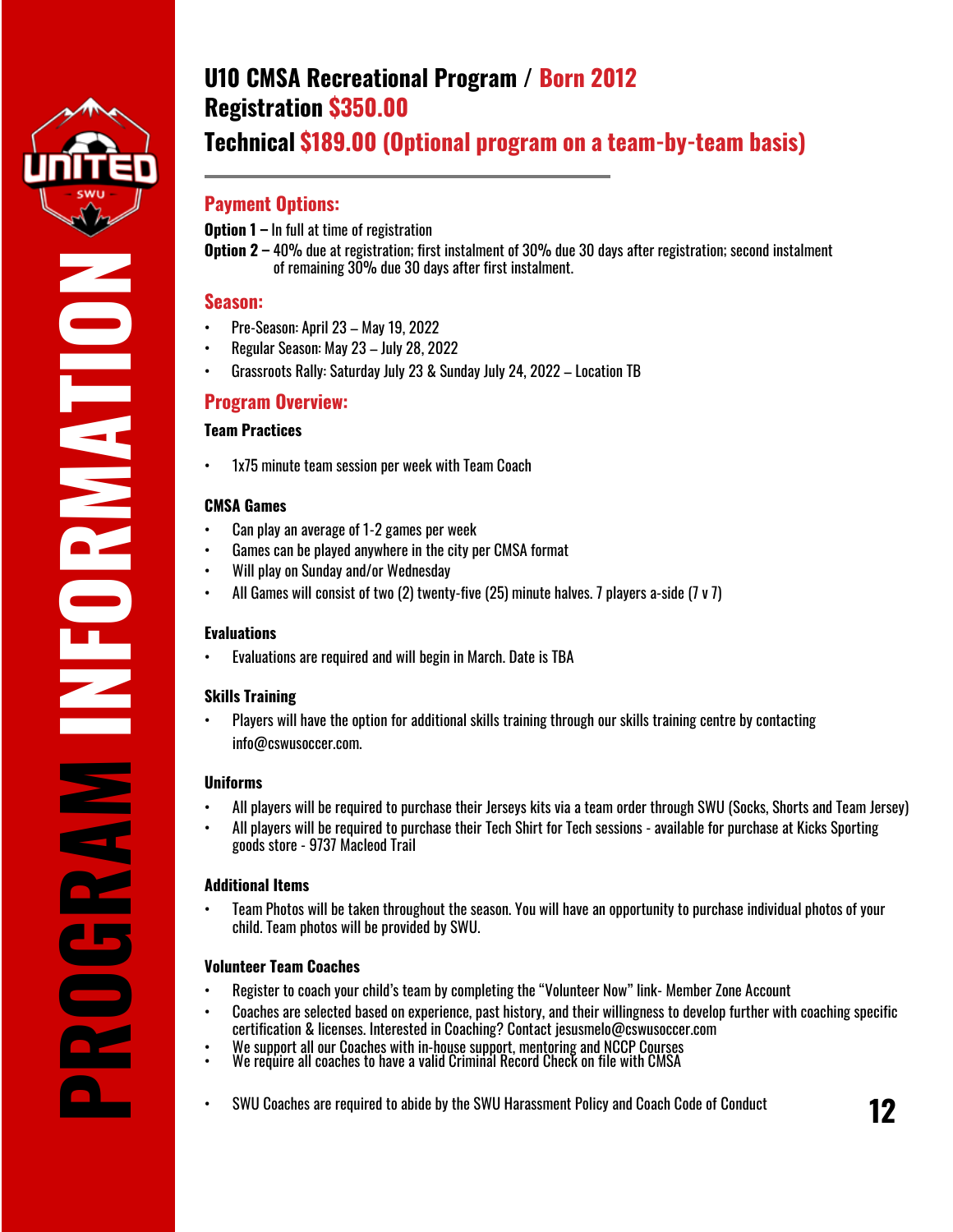

ORANA EL

## **U11 CMSA Development Program / (Historically) Tier 1 & 2 / Born 2011 Registration \$1395.00**

## **Prices include Fitness and Technical Sessions**

#### **Payment Options:**

**Option 1 –** In full at time of registration

**Option 2 –** 40% due at registration; first instalment of 30% due 30 days after registration; second instalment of remaining 30% due 30 days after first instalment.

#### **Season:**

- Pre-Season: April 23 May 19, 2022
- Regular Season: May 23 July 28 & Aug 22 Sept 25 2022
- Summer Break: July 29 Aug 21 2022
- Grassroots Rally: Saturday July 23 & Sunday July 24 2022

#### **Program Overview:**

#### **Team Practices**

• 1x90 minute team session per week with Team Coach

#### **Technical Sessions**

- 2x90 minute technical team sessions per week led by our CLUB Technical Staff Coaches
- 1x45 minute fitness session per week led by the STRIVE FITNESS TEAM

#### **CMSA Games**

- 1 game per week scheduled by CMSA
- Games can be played anywhere in the city per CMSA format
- Developmental will play on Sunday and/or Thursday
- All Games will consist of two (2) thirty (30) minute halves (7 v 7)

#### **Evaluations**

**PROGRAM INFORMATION**

• Evaluations are required and will begin in March. Date is TBA

#### **Uniforms**

- All players will be required to purchase their Jerseys kits via a team order through SWU (Socks, Shorts and Team Jersey)
- All players will be required to purchase their Tech Shirt for Tech sessions available for purchase at Kicks Sporting goods store - 9737 Macleod Trail

#### **Additional Items**

• Team Photos will be taken throughout the season. You will have an opportunity to purchase individual photos of your child. Team photos will be provided by SWU.

- Register to coach your child's team by completing the "Volunteer Now" link- Member Zone Account
- Coaches are selected based on experience, past history, and their willingness to develop further with coaching specific certification & licenses. Interested in Coaching? Contact [jesusmelo@cswusoccer.com](mailto:jesusmelo@cswusoccer.com)
- We support all our Coaches with in-house support, mentoring and NCCP Courses
- We require all coaches to have a valid Criminal Record Check on file with CMSA
- SWU Coaches are required to abide by the SWU Harassment Policy and Coach Code of Conduct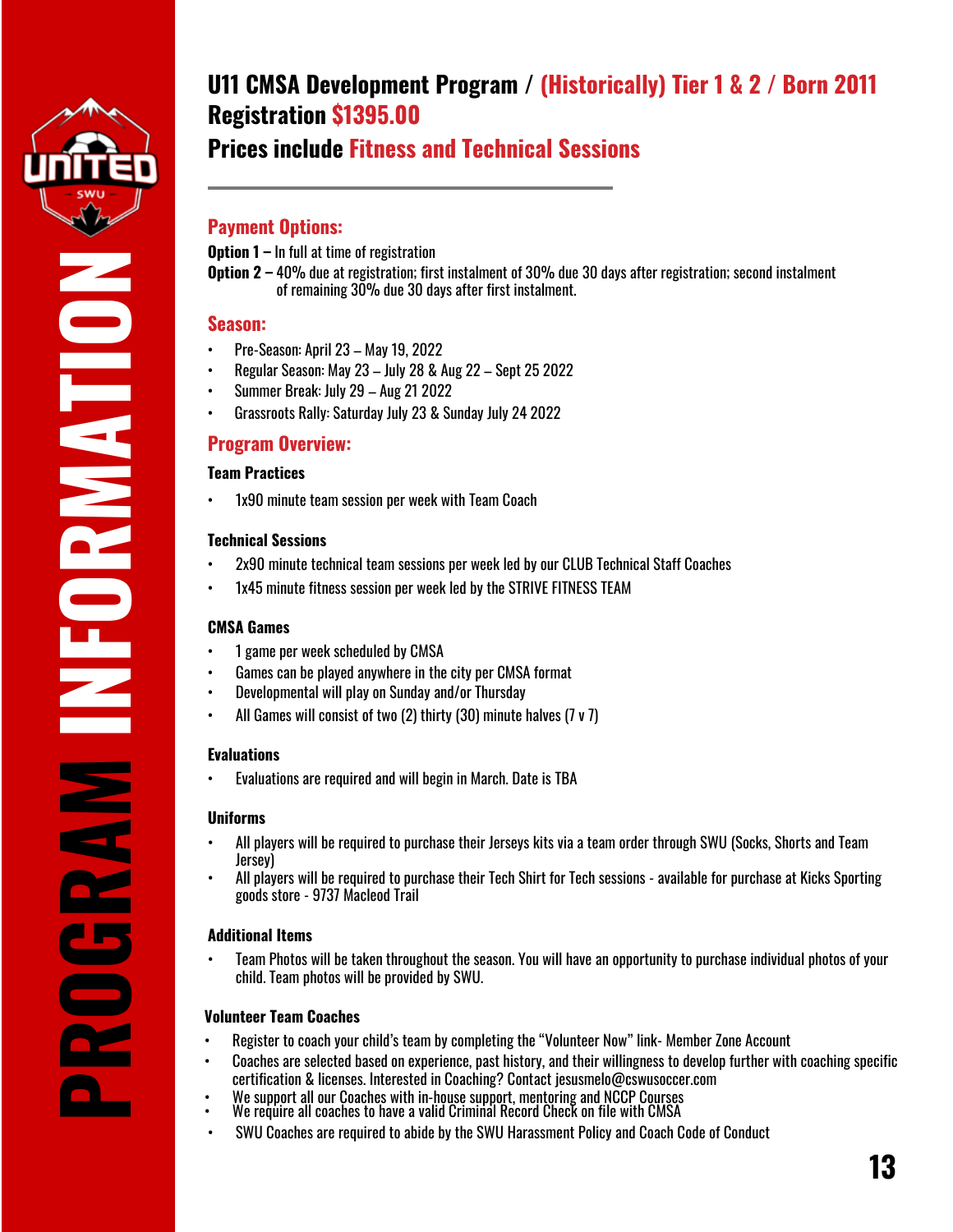

**INFORMATION**NFORMATION

## **U11 CMSA Recreational Program / (Historically) Tier 3 & 4 / Born 2011 Registration \$595.00**

## **Technical (Optional Program on a team-by-team basis)**

#### **Payment Options:**

- **Option 1 –** In full at time of registration
- **Option 2 –** 40% due at registration; first instalment of 30% due 30 days after registration; second instalment of remaining 30% due 30 days after first instalment.

#### **Season:**

- Pre-Season: April 23 May 19 2022
- Regular Season: May 23 July 28 & Aug 22 Sept 25 2022
- Grassroots Rally: Saturday July 23 & Sunday July 24 2022 Location TBD

#### **Program Overview:**

#### **Team Practices**

1x90 minute team session per week with Team Coach

#### **CMSA Games**

- 1 game per week scheduled by CMSA
- Games can be played anywhere in the city per CMSA format
- Developmental will play on Sunday and/or Thursday
- All Games will consist of two (2) thirty (30) minute halves (7 v 7)

#### **Evaluations**

• Evaluations are required and will begin in March. Date is TBA

#### **Skills Training**

• Players will have the option for additional skills training through our skills training centre by contacting [info@cswusoccer.com.](mailto:info@cswusoccer.com)

#### **Uniforms**

- All players will be required to purchase their Jerseys kits via a team order through SWU (Socks, Shorts and Team Jersey)
- All players will be required to purchase their Tech Shirt for Tech sessions available for purchase at Kicks Sporting goods store - 9737 Macleod Trail

#### **Additional Items**

**PROGRAM**

• Team photos will be taken throughout the season. You will have an opportunity to purchase individual photos of your child. Team photos will be provided by SWU.

- Register to coach your child's team by completing the "Volunteer Now" link- Member Zone Account
- Coaches are selected based on experience, past history, and their willingness to develop further with coaching specific certification & licenses. Interested in Coaching? Contact [jesusmelo@cswusoccer.com](mailto:jesusmelo@cswusoccer.com)
- We support all our Coaches with in-house support, mentoring and NCCP Courses We require all coaches to have a valid Criminal Record Check on file with CMSA
- SWU Coaches are required to abide by the SWU Harassment Policy and Coach Code of Conduct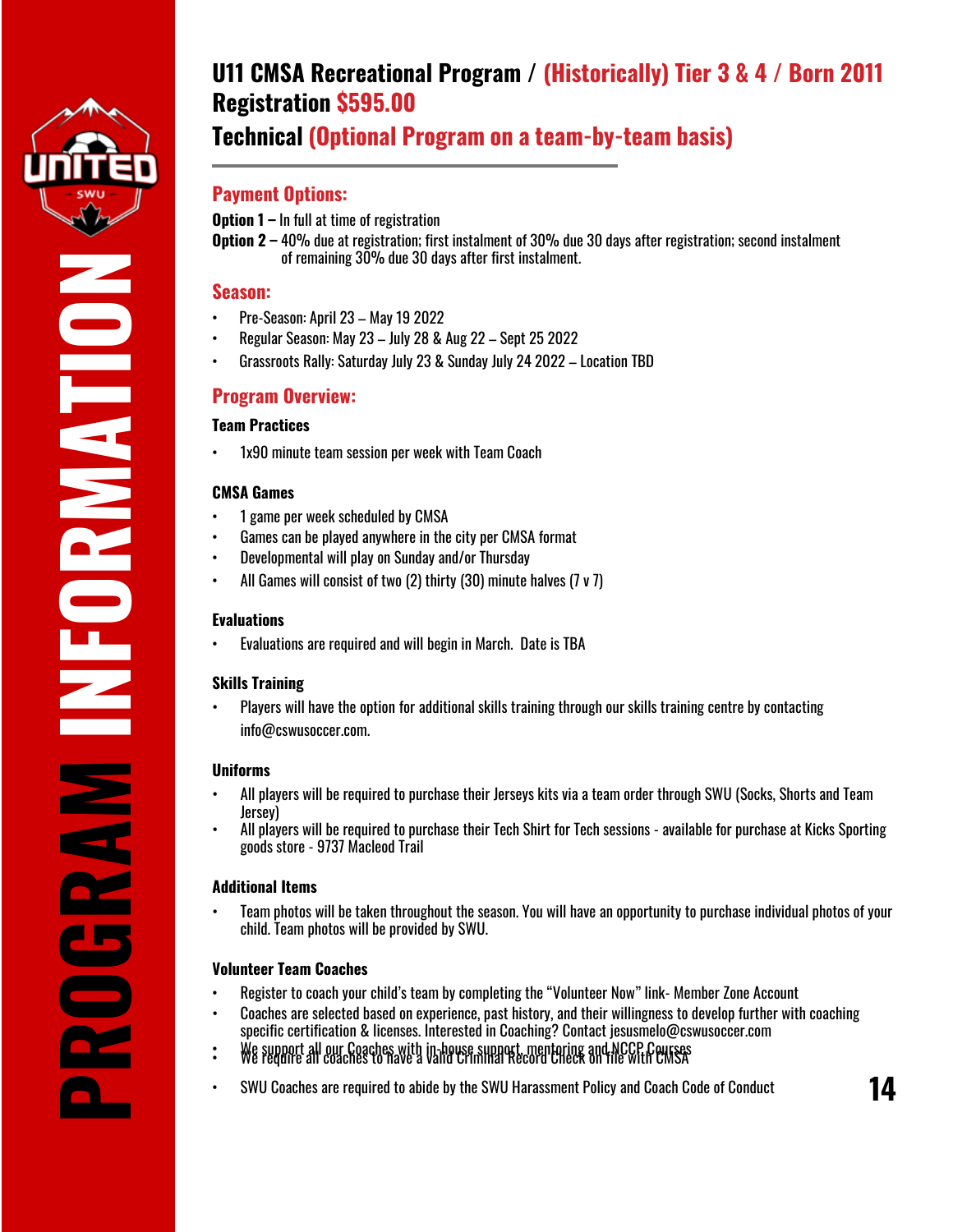

## **U12 CMSA Premier Program / Tier 1 & 2 / Born 2010 Registration \$1395.00**

## **Prices include Fitness and Technical Sessions**

#### **Payment Options:**

**Option 1 –** In full at time of registration

**Option 2 –** 40% due at registration; first instalment of 30% due 30 days after registration; second instalment of remaining 30% due 30 days after first instalment.

#### **Season:**

- Pre-Season: April 23 May 19 2022
- Regular Season: May 23 July 28 & August 22 September 25 2022
- Summer Break: July 29 August 21 2022
- Post Season: Final Four tier 1 & 2 September 26 29 2021

#### **Program Overview:**

#### **Team Practices**

1x90 minute team session per week with Team Coach

#### **Technical Sessions**

- 2x90 minutes technical team sessions per week led by our CLUB Technical Staff Coaches
- 1x45 minute fitness session per week led by the STRIVE FITNESS TEAM

#### **CMSA Games**

- 1 game per week scheduled by CMSA
- Games can be played anywhere in the city per CMSA format
- Tier I play on Saturday and/or Monday
- Tier II play on Sunday and/or Wednesday
- All Games will consist of two (2) thirty (30) minute halves (9 v 9)

#### **Evaluations**

**PROGRAM INFORMATION**

 $\overline{\phantom{0}}$ 

**SORRAMATION** 

• Evaluations are required and will begin in March. Date is TBA

#### **Uniforms**

- All players will be required to purchase their Jerseys kits via a team order through SWU (Socks, Shorts and Team Jersey)
- All players will be required to purchase their Tech Shirt for Tech sessions available for purchase at Kicks Sporting goods store - 9737 Macleod Trail

#### **Additional Items**

• Team Photos will be taken throughout the season. You will have an opportunity to purchase individual photos of your child. Team photos will be provided by SWU.

- Register to coach your child's team by completing the "Volunteer Now" link- Member Zone Account
- Coaches are selected based on experience, past history, and their willingness to develop further with coaching specific certification & licenses. Interested in Coaching? Contact [jesusmelo@cswusoccer.com](mailto:jesusmelo@cswusoccer.com)
- We support all our Coaches with in-house support, mentoring and NCCP Courses<br>SWU Coaches all coaches to have a valid Grimmal Record Grieck on file with CMSA<br>SWU Coaches are required to abide by the SWU Harassment Policy an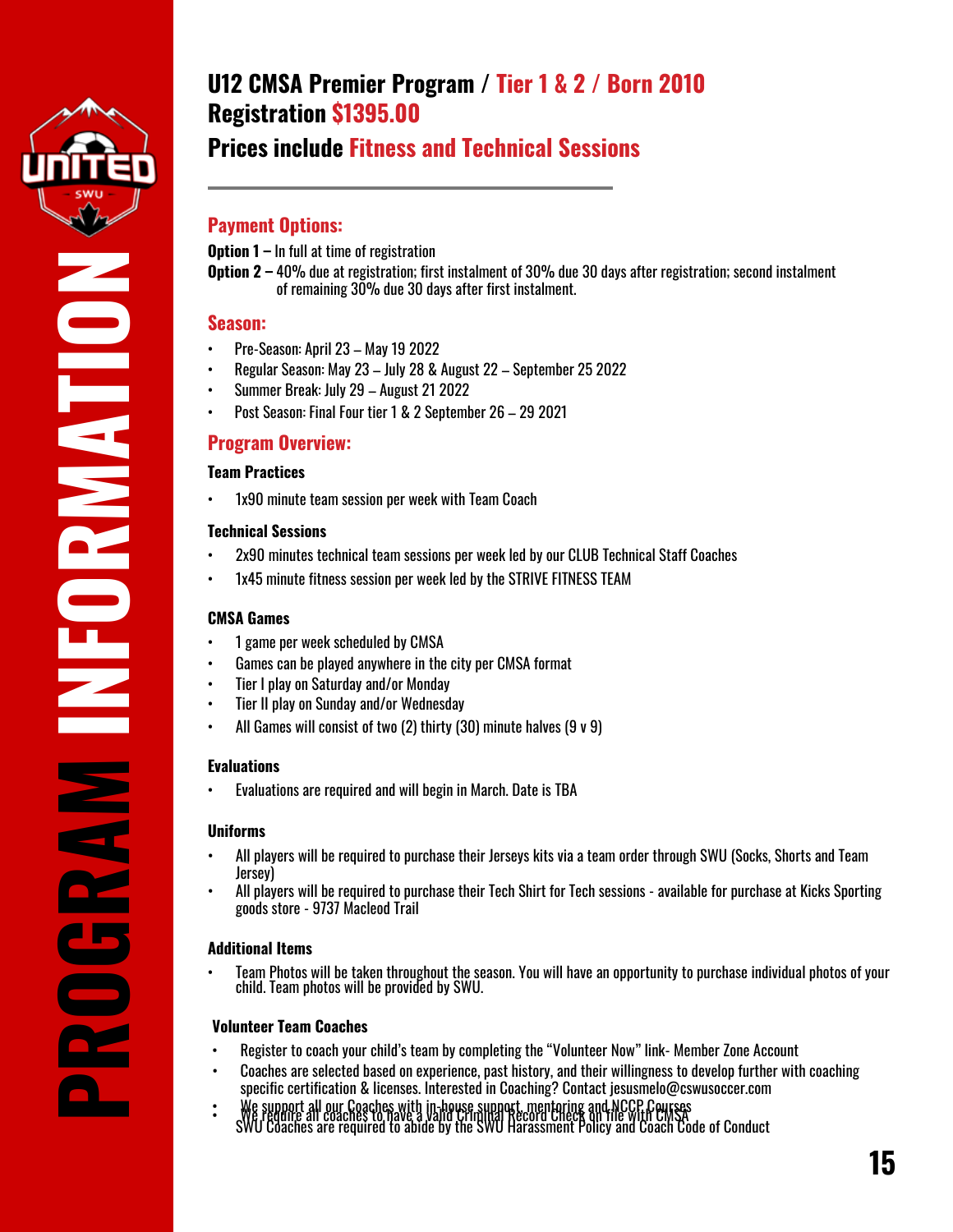

**INFORMATION**

## **Prices include Technical Session**

#### **Payment Options:**

**Option 1 –** In full at time of registration

**Option 2 –** 40% due at registration; first instalment of 30% due 30 days after registration; second instalment of remaining 30% due 30 days after first instalment.

#### **Season:**

- Pre-Season: April 23 May 19 2022
- Regular Season: May 23 July 28 2022
- Post Season: Final Four July 25 28 2022

#### **Program Overview:**

#### **Team Practices**

• 1x90 minute team session per week with Team Coach

#### **Technical Sessions**

• 1x90 minutes technical team sessions per week led by our CLUB Technical Staff Coaches

#### **CMSA Games**

- 1 game per week scheduled by CMSA
- Games can be played anywhere in the city per CMSA format
- Tier III play on Saturday and/or Tuesday
- All Games will consist of two (2) thirty (30) minute halves (9 v 9)

#### **Evaluations**

• Evaluations are required and will begin in March. Date is TBA

#### **Skills Training**

• Players will have the option for additional skills training through our skills training centre by contacting [info@cswusoccer.com.](mailto:info@cswusoccer.com)

#### **Uniforms**

- All players will be required to purchase their Jerseys kits via a team order through SWU (Socks, Shorts and Team Jersey)
- All players will be required to purchase their Tech Shirt for Tech sessions available for purchase at Kicks Sporting goods store - 9737 Macleod Trail

#### **Additional Items**

**PROGRAM**

• Team Photos will be taken throughout the season. You will have an opportunity to purchase individual photos of your child. Team photos will be provided by SWU.

- Register to coach your child's team by completing the "Volunteer Now" link- Member Zone Account
- Coaches are selected based on experience, past history, and their willingness to develop further with coaching specific certification & licenses. Interested in Coaching? Contact [jesusmelo@cswusoccer.com](mailto:jesusmelo@cswusoccer.com)
- We support all our Coaches with in-house support, mentoring and NCCP
- We require all coaches to have a valid Criminal Record Check on file with CMSA
- SWU Coaches are required to abide by the SWU Harassment Policy and Coach Code of Conduct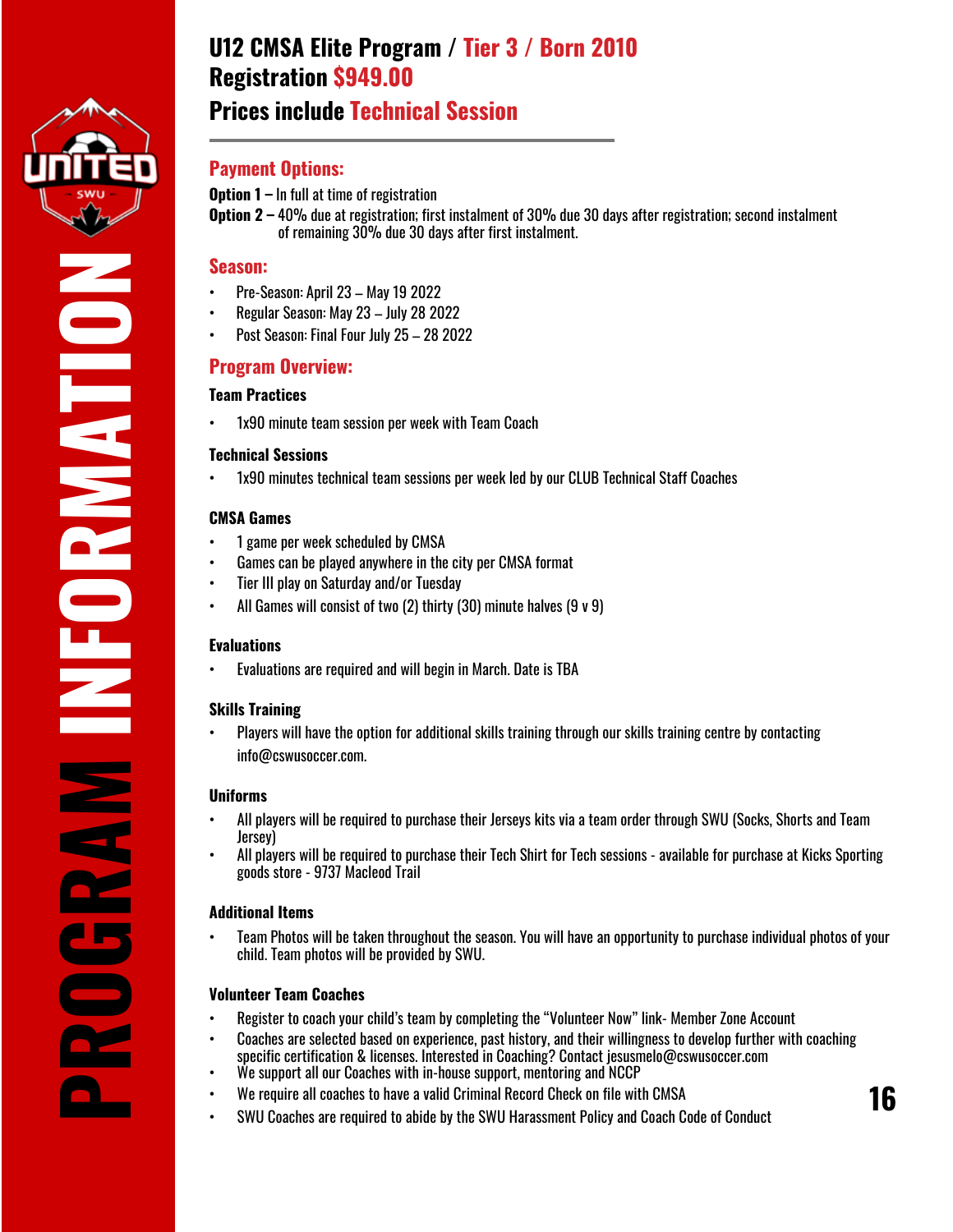

**INFORMATION**

## **Technical (Optional program on a team-by-team basis)**

#### **Payment Options:**

- **Option 1 –** In full at time of registration
- **Option 2 –** 40% due at registration; first instalment of 30% due 30 days after registration; second instalment of remaining 30% due 30 days after first instalment.

#### **Season:**

- Pre-Season: April 23 May 19 2022
- Regular Season: May 23 July 28 2022
- Post Season: Final Four July 25 28 2022

#### **Program Overview:**

#### **Team Practices**

1x90 minute team session per week with Team Coach

#### **CMSA Games**

- 1 game per week scheduled by CMSA
- Games can be played anywhere in the city per CMSA format
- Tier IV play on Saturday and/or Thursday
- Tier V play on Sunday and/or Wednesday
- All Games will consist of two (2) thirty (30) minute halves (9 v 9)

#### **Evaluations**

• Evaluations are required and will begin in March. Date is TBA

#### **Skills Training**

• Players will have the **option** for additional skills training through our skills training centre by contacting [info@cswusoccer.com.](mailto:info@cswusoccer.com)

#### **Uniforms**

**PROGRAM**

- All players will be required to purchase their Jerseys kits via a team order through SWU (Socks, Shorts and Team Jersey)
- All players will be required to purchase their Tech Shirt for Tech sessions available for purchase at Kicks Sporting goods store - 9737 Macleod Trail

#### **Additional Items**

• Team Photos will be taken throughout the season. You will have an opportunity to purchase individual photos of your child. Team photos will be provided by SWU.

- Register to coach your child's team by completing the "Volunteer Now" link- Member Zone Account
- Coaches are selected based on experience, past history, and their willingness to develop further with coaching specific certification & licenses. Interested in Coaching? Contact [jesusmelo@cswusoccer.com](mailto:jesusmelo@cswusoccer.com)
- We support all our Coaches with in-house support, mentoring and NCCP Courses
- We require all coaches to have a valid Criminal Record Check on file with CMSA
- SWU Coaches are required to abide by the SWU Harassment Policy and Coach Code of Conduct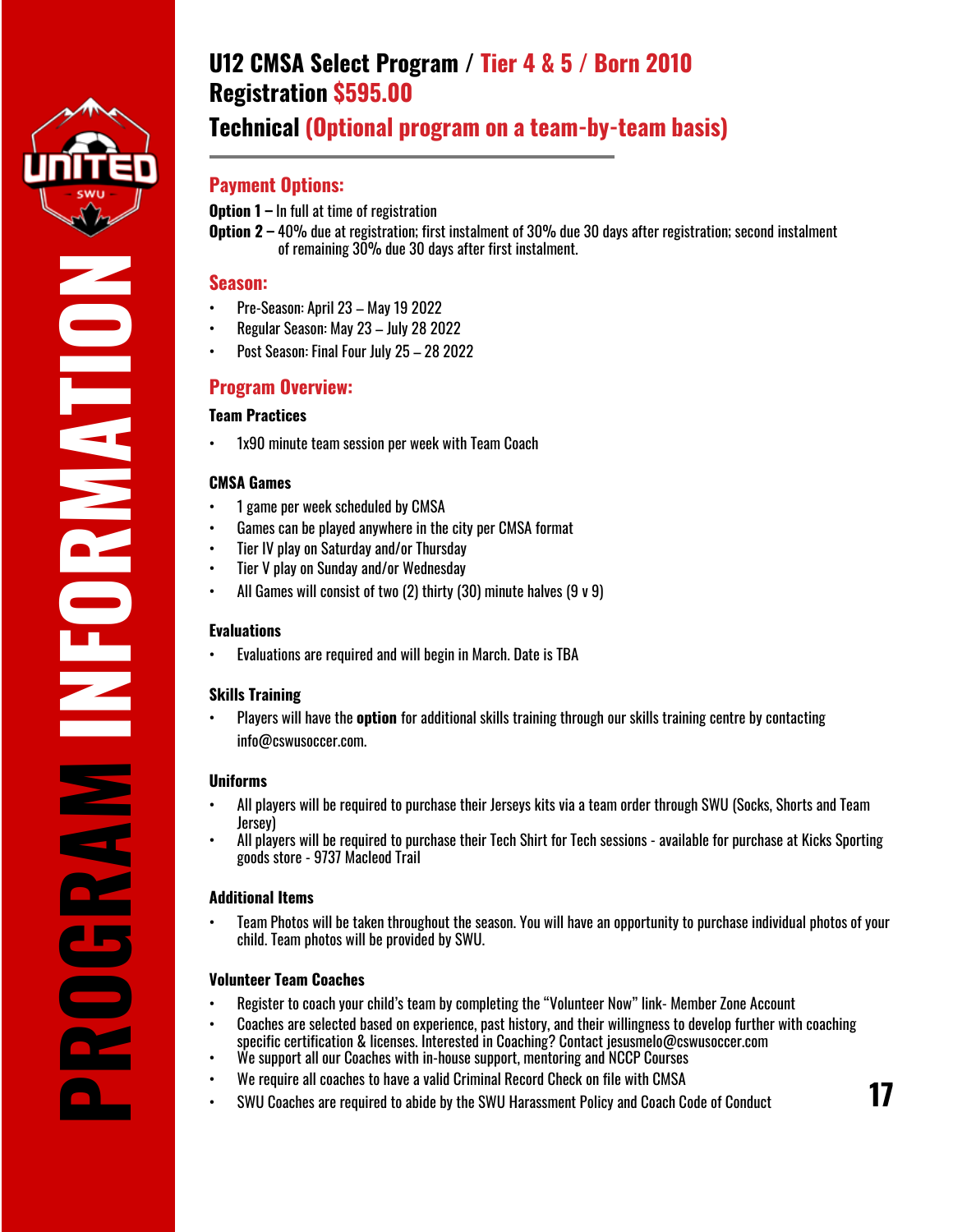

**\*Additional fees will apply for players registering in The High-Performance (PDP) Program**

#### **Payment Options:**

**Option 1 –** In full at time of registration

**Option 2 –** 40% due at registration; first instalment of 30% due 30 days after registration; second instalment of remaining 30% due 30 days after first instalment.

#### **Season:**

- Pre-Season: April 23 May 19 2022
- Regular Season: May 23 July 28 & August 22 September 25 2022
- Summer Break: July 29 August 21 2022

#### **Program Overview:**

#### **Team Practices**

1x90 minute team session per week with Team Coach

#### **Technical Sessions**

- 2x90 minutes technical team sessions per week led by our CLUB Technical Staff Coaches
- 1x60 minute fitness session per week led by the STRIVE FITNESS TEAM

#### **CMSA Games**

- 1 game per week scheduled by CMSA
- Games can be played anywhere in the city per CMSA format
- All U13 Tiers may play any day of the week
- All games will consist of two  $(2) 40$ -minute halves 9 players a-side  $(9 \vee 9)$

#### **Cup Competition**

**PROGRAM INFORMATION**

**ORAN ACTES** 

- Provincial qualification will take place through an opt-in cup competition that will run alongside regular season league play
- Dates May 20 July 17 2022
- Provincial Competition dates: Tier 1 August 25 August 28 Tier 2 August 12 August 14

#### **Evaluations**

• Evaluations are required and will begin in March. Date is TBA

#### **Uniforms**

- All players will be required to purchase their Jerseys kits via a team order through SWU (Socks, Shorts and Team Jersey)
- All players will be required to purchase their Tech Shirt for Tech sessions available for purchase at Kicks Sporting goods store - 9737 Macleod Trail

#### **Additional Items**

• Team Photos will be taken throughout the season. You will have an opportunity to purchase individual photos of your<br>child Team photos will be provided by SWU child. Team photos will be provided by SWU.

- Register to coach your child's team by completing the "Volunteer Now" link- Member Zone Account
- Coaches are selected based on experience, past history, and their willingness to develop further with coaching specific certification & licenses. Interested in Coaching? Contact [jesusmelo@cswusoccer.com](mailto:jesusmelo@cswusoccer.com)
- We support all our Coaches with in-house support, mentoring and NCCP Courses<br>SWU Coaches all coaches to have a valid Criminal Record Check on file with CMSA<br>SWU Coaches are required to abide by the SWU Harassment Policy an
	-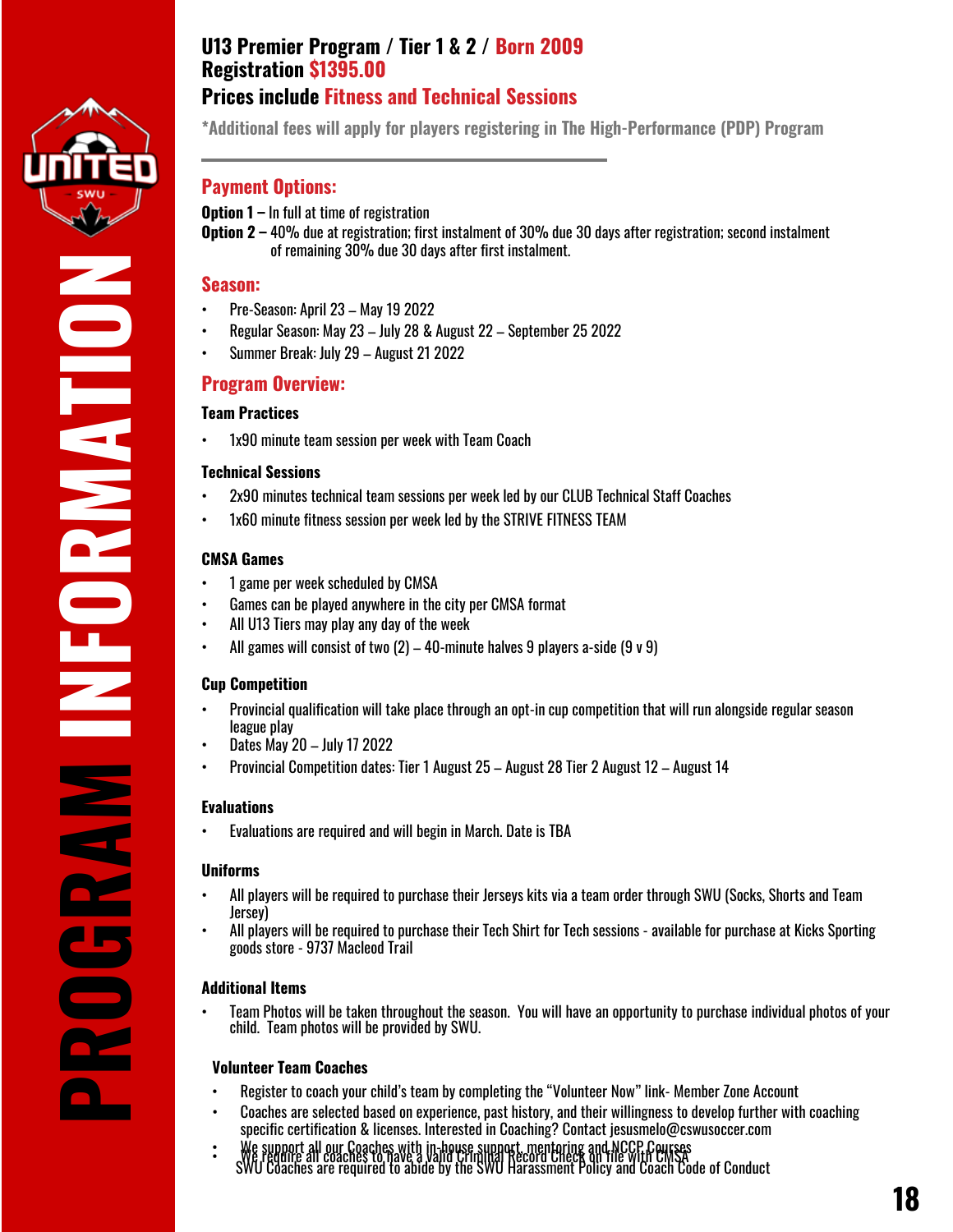

**INFORMATIONSORMANIO** 

#### **Payment Options:**

**Option 1 –** In full at time of registration

**Option 2 –** 40% due at registration; first instalment of 30% due 30 days after registration; second instalment of remaining 30% due 30 days after first instalment.

#### **Season:**

- Pre-Season: April 23 May 19 2022
- Regular Season: May 23 July 28 2022

#### **Program Overview:**

#### **Team Practices**

1x90 minute team session per week with Team Coach

#### **Technical Sessions**

• 1x90 minutes technical team sessions per week led by our CLUB Technical Staff Coaches

#### **CMSA Games**

- 1 game per week scheduled by CMSA
- Games can be played anywhere in the city per CMSA format
- All U13 Tiers may play any day of the week
- All games will consist of two  $(2) 40$ -minute halves 9 players a-side  $(9 \text{ v } 9)$

#### **Cup Competition**

- Provincial qualification will take place through an opt-in cup competition that will run alongside regular season league play
- Dates May 20 July 17 2022
- Provincial Competition dates: Tier 3 August 12 August 14

#### **Evaluations**

• Evaluations are required and will begin in March. Date is TBA

#### **Skills Training**

• Players will have the option for additional skills training through our skills training centre by contacting [info@cswusoccer.com.](mailto:info@cswusoccer.com)

#### **Uniforms**

**PROGRAM**

- All players will be required to purchase their Jerseys kits via a team order through SWU (Socks, Shorts and Team Jersey)
- All players will be required to purchase their Tech Shirt for Tech sessions available for purchase at Kicks Sporting goods store - 9737 Macleod Trail

- Register to coach your child's team by completing the "Volunteer Now" link- Member Zone Account
- Coaches are selected based on experience, past history, and their willingness to develop further with coaching
- . We sific certification & licenses. Interested in Coaching? Contact jesusmelo@eswusoccer.com
- We require all coaches to have a valid Criminal Record Check on file with CMSA  $\boldsymbol{\cdot}$  **19**
- SWU Coaches are required to abide by the SWU Harassment Policy and Coach Code of Conduct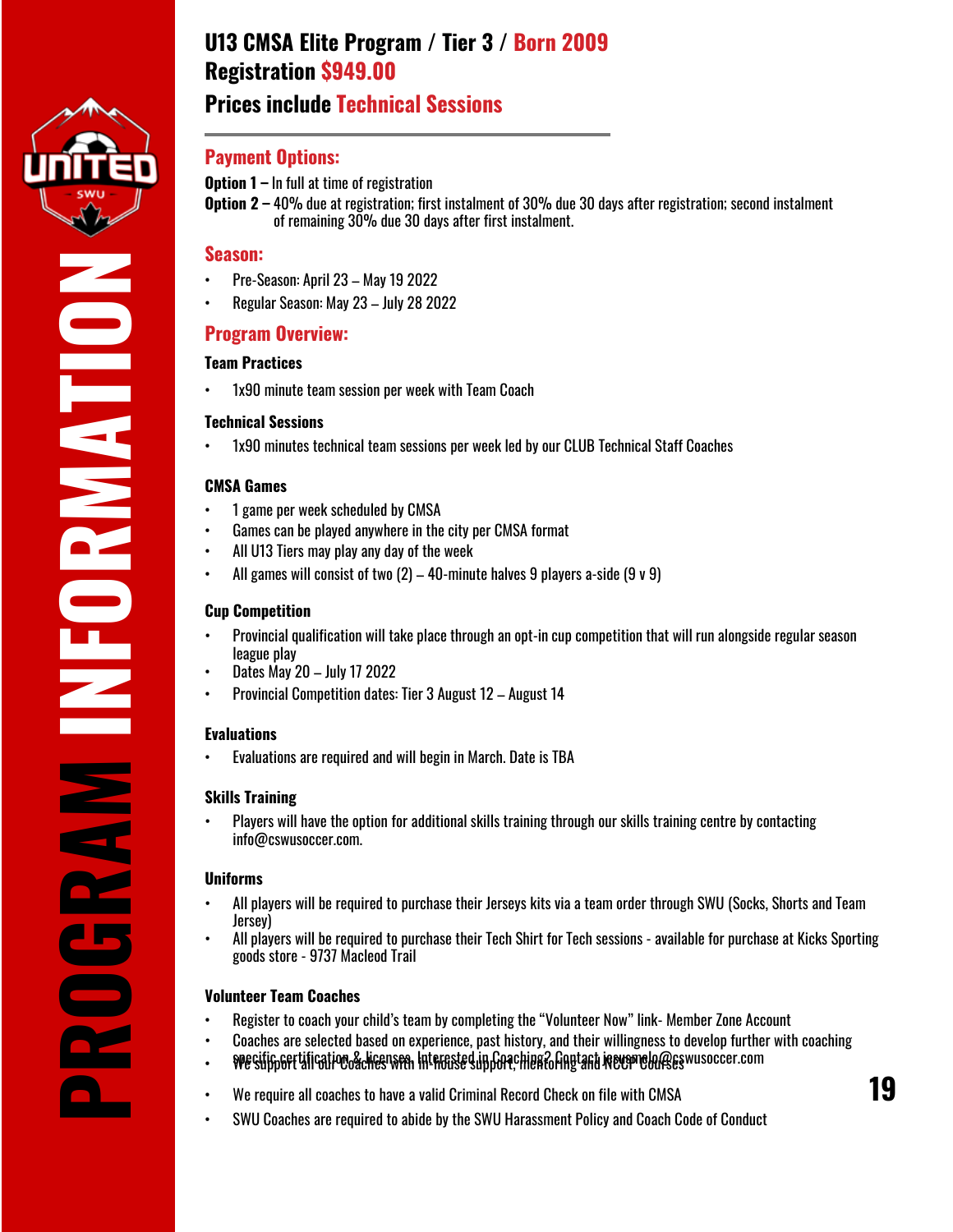

**INFORMATION**

#### **Payment Options:**

- **Option 1 –** In full at time of registration
- **Option 2 –** 40% due at registration; first instalment of 30% due 30 days after registration; second instalment of remaining 30% due 30 days after first instalment.

#### **Season:**

- Pre-Season: April 23 May 19 2022
- Regular Season: May 23 July 28 2022

#### **Program Overview:**

#### **Team Practices**

1x90 minute team session per week with Team Coach

#### **CMSA Games**

- 1 game per week scheduled by CMSA
- Games can be played anywhere in the city per CMSA format
- All U13 Tiers may play any day of the week
- All games will consist of two  $(2) 40$ -minute halves 9 players a-side  $(9 \text{ v } 9)$

#### **Cup Competition**

- Provincial qualification will take place through an opt-in cup competition that will run alongside regular season league play, Tier 5 teams can enter the Tier 4 cup. Dates May 20 – July 17 2022
- Provincial Competition dates: Tier 4 July 22 July 24

#### **Evaluations**

• Evaluations are required and will begin in March. Date is TBA

#### **Skills Training**

• Players will have the option for additional skills training through our skills training centre by contacting [info@cswusoccer.com.](mailto:info@cswusoccer.com)

#### **Uniforms**

**PROGRAM**

- All players will be required to purchase their Jerseys kits via a team order through SWU (Socks, Shorts and Team Jersey
- All players will be required to purchase their Tech Shirt for Tech sessions available for purchase at Kicks Sporting goods store - 9737 Macleod Trail

#### **Additional Items**

• Team Photos will be taken throughout the season. You will have an opportunity to purchase individual photos of your child. Team photos will be provided by SWU.

- Register to coach your child's team by completing the "Volunteer Now" link- Member Zone Account
- Coaches are selected based on experience, past history, and their willingness to develop further with coaching specific certification & licenses. Interested in Coaching? Contact [jesusmelo@cswusoccer.com](mailto:jesusmelo@cswusoccer.com)
- We support all our Coaches with in-house support, mentoring and NCCP Courses
- We require all coaches to have a valid Criminal Record Check on file with CMSA
- SWU Coaches are required to abide by the SWU Harassment Policy and Coach Code of Conduct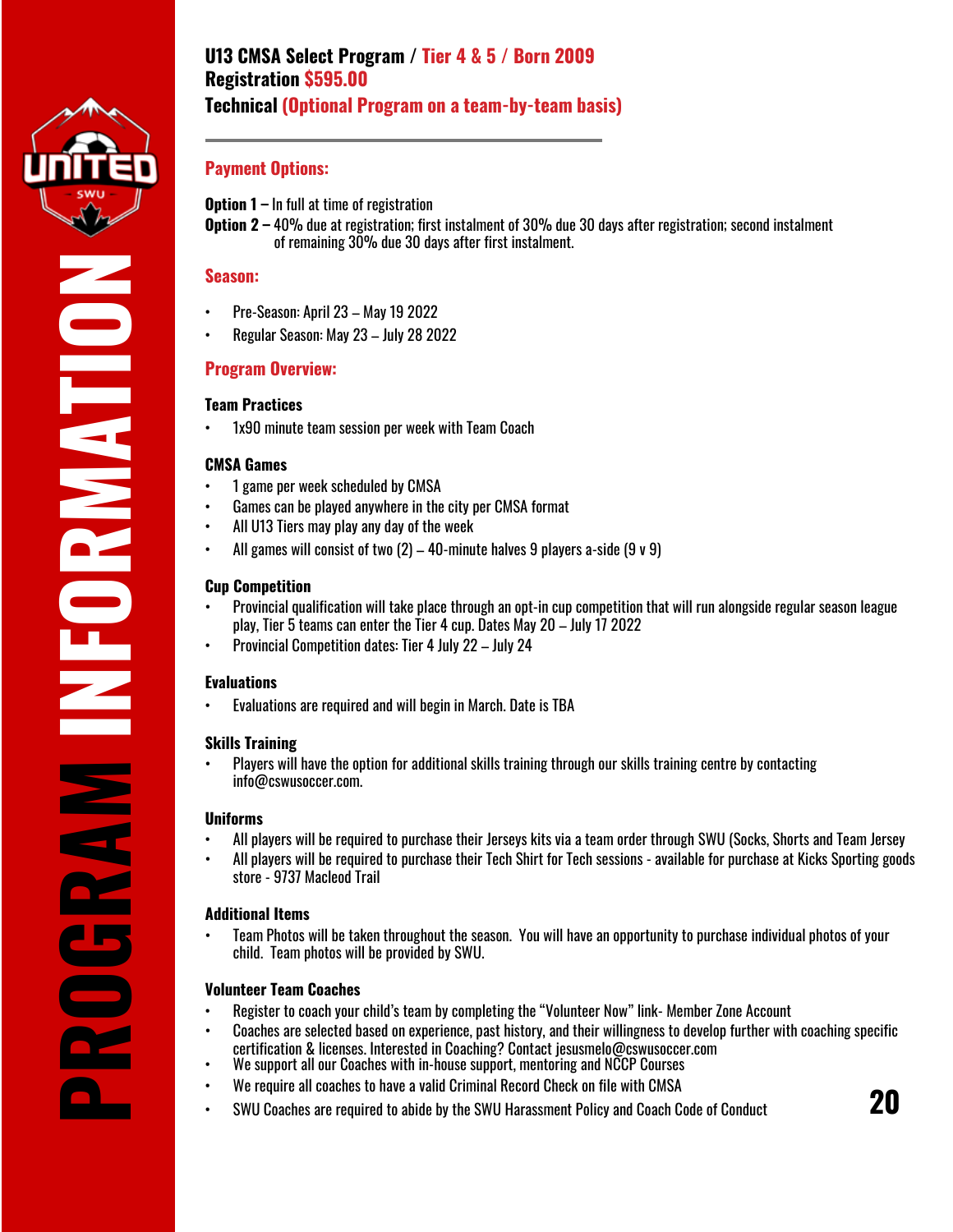

## **U14 CMSA Premier Program / Tier 1 & 2 / Born 2008 Registration \$1450.00**

## **Prices Include Technical Session**

#### **Payment Options:**

**Option 1 –** In full at time of registration

**Option 2 –** 40% due at registration; first instalment of 30% due 30 days after registration; second instalment of remaining 30% due 30 days after first instalment.

#### **Season:**

- Pre-Season: April 23 May 19 2022
- Regular Season: May 23 July 28 & August 22 September 25 2022
- Summer Break: July 29 August 21 2022

#### **Program Overview:**

#### **Team Practices**

1x90 minute team session per week with Team Coach

#### **Technical Sessions**

- 2x90 minutes technical team sessions per week led by our CLUB Technical Staff Coaches
- 1x60 minute fitness session per week led by the STRIVE FITNESS TEAM

#### **CMSA Games**

- 1 game per week scheduled by CMSA
- Games can be played anywhere in the city per CMSA format
- All U14 to U17 Tiers may play any day of the week
- All games will consist of two (2) forty-five (45) minute halves 11 players a-side (11 v 11)

#### **Evaluations**

**PROGRAM INFORMATION**

NN

 $\mathbf{E}$ 

 $\approx$ 

a.

**OBAN SOLE** 

• Evaluations are required and will begin in March. Date is TBA

#### **Skills Training**

• Players will have the option for additional skills training through our skills training centre by contacting info $\varpi$ cswusoccer.com.

#### **Uniforms**

- All players will be required to purchase their Jerseys kits via a team order through SWU (Socks, Shorts and Team Jersey)
- All players will be required to purchase their Tech Shirt for Tech sessions available for purchase at Kicks Sporting goods store - 9737 Macleod Trail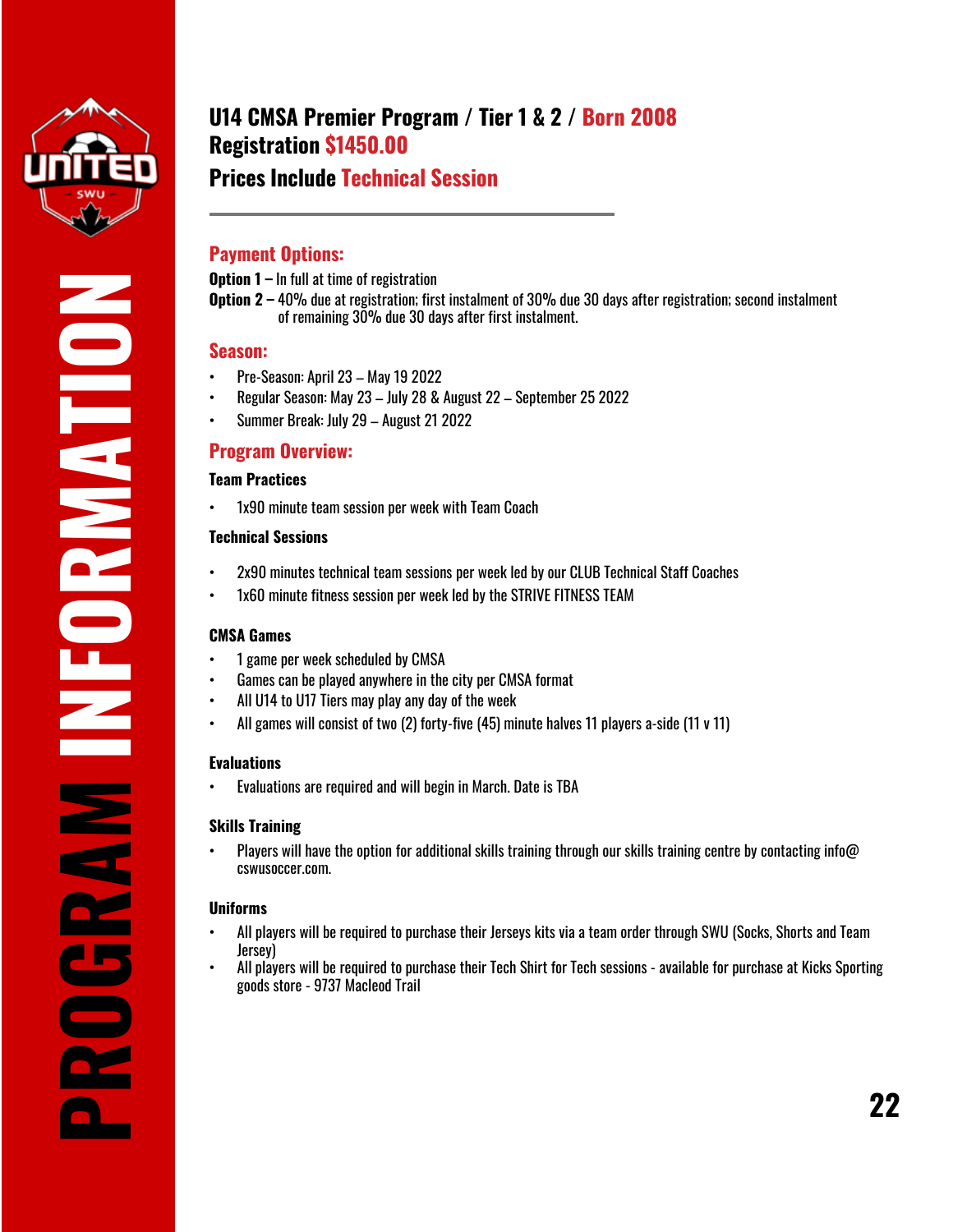

## **Prices include Technical Session**

#### **Payment Options:**

- **Option 1 –** In full at time of registration
- **Option 2 –** 40% due at registration; first instalment of 30% due 30 days after registration; second instalment of remaining 30% due 30 days after first instalment.

#### **Season:**

- Pre-Season: April 23 May 19 2022
- Regular Season: May 23 July 28 2022

#### **Program Overview:**

#### **Team Practices**

• 1x90 minute team session per week with Team Coach

#### **Technical Sessions**

• 1x90 minutes technical team session per week led by our CLUB Technical Staff Coaches

#### **CMSA Games**

- 1 game per week scheduled by CMSA
- Games can be played anywhere in the city per CMSA format
- All U14 to U17 Tiers may play any day of the week
- All games will consist of two (2) forty-five (45) minute halves 11 players a-side (11 v 11)

#### **Cup Competition**

**PROGRAM INFORMATION**

NEORMANHON

- Provincial qualification will take place through an opt-in cup competition that will run alongside regular season league play, U14 Teams may register into the U15 Cup competition to be eligible for U15 Provincials. Dates May 20 – July 17 2022
- Provincial Competition dates: Tier 4 July 22 July 24
- Tier 3 August 12 Aug 14

#### **Evaluations**

• Evaluations are required and will begin in March. Date is TBA

#### **Skills Training**

Players will have the option for additional skills training through our skills training centre by contacting info $\omega$ cswusoccer.com.

#### **Uniforms**

- All players will be required to purchase their Jerseys kits via a team order through SWU (Socks, Shorts and Team Jersey)
- All players will be required to purchase their Tech Shirt for Tech sessions available for purchase at Kicks Sporting goods store - 9737 Macleod Trail

- Register to coach your child's team by completing the "Volunteer Now" link- Member Zone Account
- Coaches are selected based on experience, past history, and their willingness to develop further with coaching specific certification & licenses. Interested in Coaching? Contact [jesusmelo@cswusoccer.com](mailto:jesusmelo@cswusoccer.com)
- We support all our Coaches with in-house support, mentoring and NCCP Courses
- We require all coaches to have a valid Criminal Record Check on file with CMSA
- SWU Coaches are required to abide by the SWU Harassment Policy and Coach Code of Conduct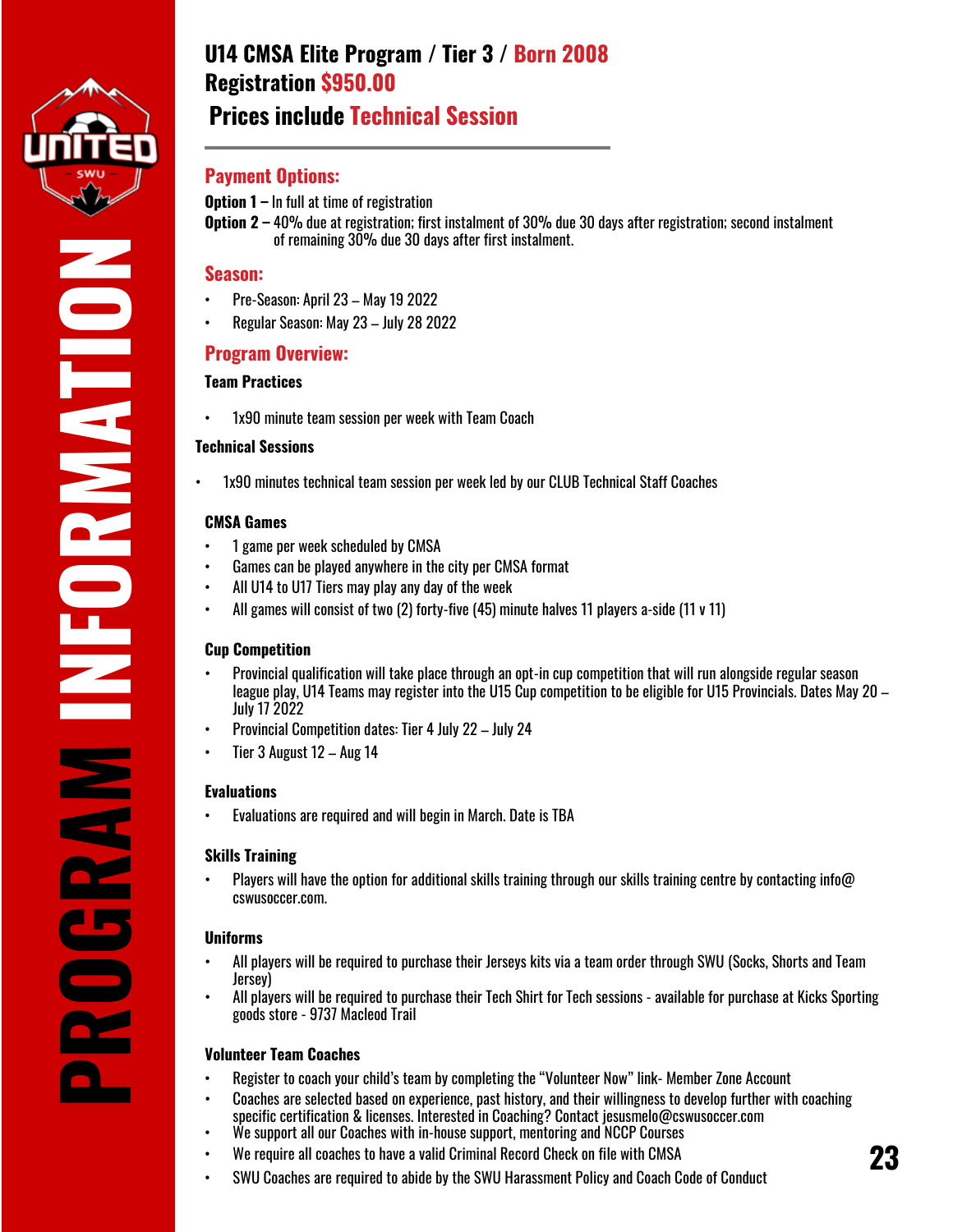

FORMATION

 $\overline{\phantom{0}}$ 

### **Technical (Optional Program on a team-by-team basis)**

#### **Payment Options:**

**Option 1 –** In full at time of registration

**Option 2 –** 40% due at registration; first instalment of 30% due 30 days after registration; second instalment of remaining 30% due 30 days after first instalment.

#### **Season:**

- Pre-Season: April 23 May 19 2022
- Regular Season: May 23 July 28 2022

#### **Program Overview:**

#### **Team Practices**

• 1x90 minute team session per week with Team Coach

#### **CMSA Games**

- 1 game per week scheduled by CMSA
- Games can be played anywhere in the city per CMSA format
- All U14 to U17 Tiers may play any day of the week
- All games will consist of two (2) forty-five (45) minute halves 11 players a-side (11 v 11)

#### **Cup Competition**

- Provincial qualification will take place through an opt-in cup competition that will run alongside regular season league play, U14 Teams may register into the U15 Cup competition to be eligible for U15 Provincials. Dates May 20 – July 17 2022
- Provincial Competition dates: Tier 4 July 22 July 24

#### **Evaluations**

• Evaluations are required and will begin in March. Date is TBA

#### **Skills Training**

• Players will have the option for additional skills training through our skills training centre by contacting info@cswusoccer. com.

#### **Uniforms**

- All players will be required to purchase their Jerseys kits via a team order through SWU (Socks, Shorts and Team Jersey)
- All players will be required to purchase their Tech Shirt for Tech sessions available for purchase at Kicks Sporting goods store - 9737 Macleod Trail

- Register to coach your child's team by completing the "Volunteer Now" link- Member Zone Account
- Coaches are selected based on experience, past history, and their willingness to develop further with coaching specific certification & licenses. Interested in Coaching? Contact [jesusmelo@cswusoccer.com](mailto:jesusmelo@cswusoccer.com) **PROGRAM INFORMATION**
	- We support all our Coaches with in-house support, mentoring and NCCP Courses
	- We require all coaches to have a valid Criminal Record Check on file with CMSA
	- SWU Coaches are required to abide by the SWU Harassment Policy and Coach Code of Conduct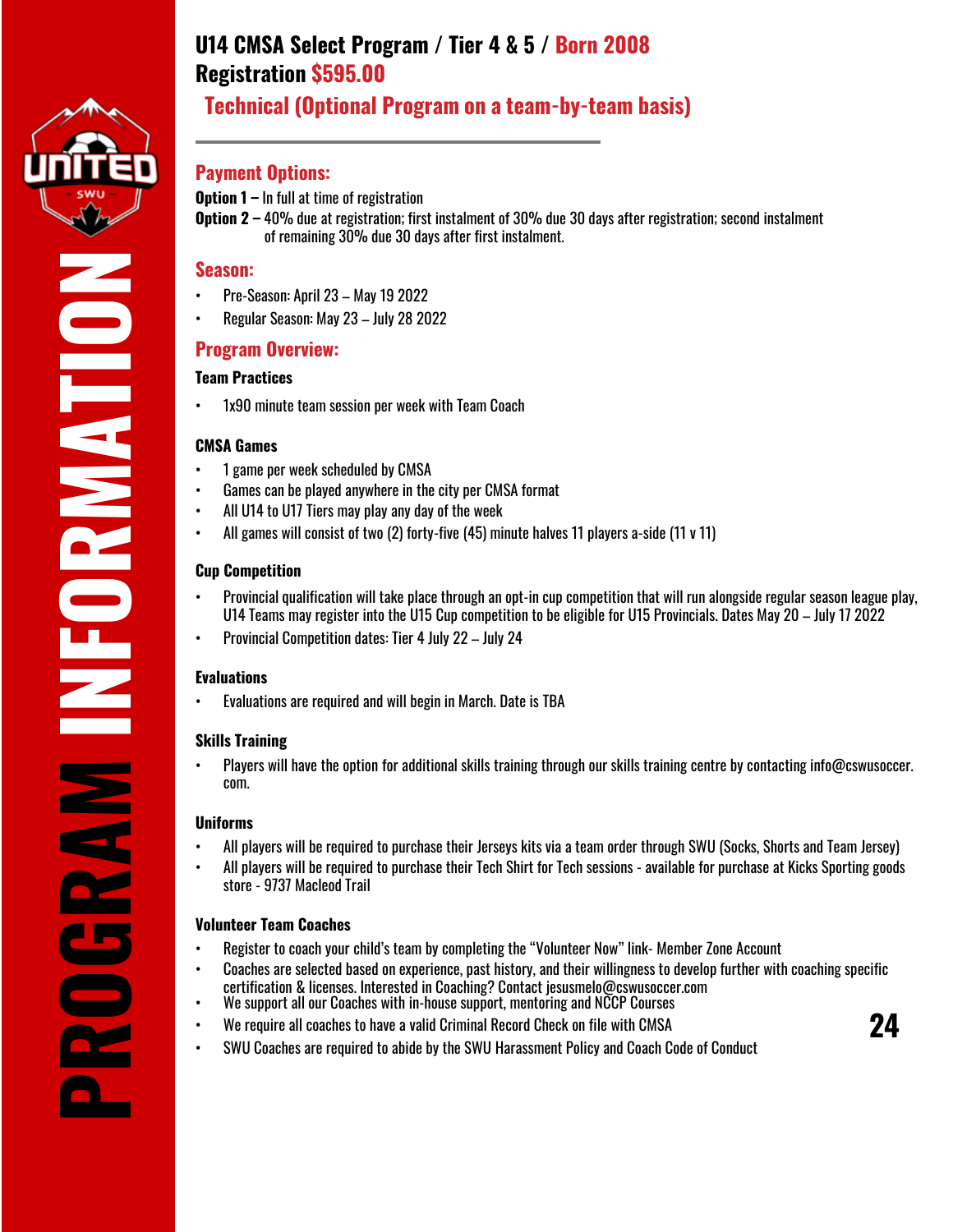

**INFORMATIONSORANA EN ROEDER** 

## **U15 CMSA Premier Program / Tier 1 & 2 / Born 2007 Registration \$1450.00**

## **Price Includes Technical Session**

#### **Payment Options:**

**Option 1 –** In full at time of registration

**Option 2 –** 40% due at registration; first instalment of 30% due 30 days after registration; second instalment of remaining 30% due 30 days after first instalment.

#### **Season:**

- Pre-Season: April 23 May 19 2022
- Regular Season: May 23 July 28 & August 22 September 25 2022
- Summer Break: July 29 August 21 2022

#### **Program Overview:**

#### **Team Practices**

1x90 minute team session per week with Team Coach

#### **Technical Sessions**

- 2x90 minutes technical team sessions per week led by our CLUB Technical Staff Coaches
- 1x60 minute fitness session per week led by the STRIVE FITNESS TEAM

#### **CMSA Games**

- 1 game per week scheduled by CMSA
- Games can be played anywhere in the city per CMSA format
- All U14 to U17 Tiers may play any day of the week
- All games will consist of two (2) forty-five (45) minute halves 11 players a-side (11 v 11)

#### **Cup Competition**

- Provincial qualification will take place through an opt-in cup competition that will run alongside regular season league play, Dates May 20 – July 17 2022
- Provincial Competition dates: Tier 1 August 25 Aug 28, Tier 2 August 12 Aug 14

#### **Evaluations**

• Evaluations are required and will begin in March. Date is TBA

#### **Skills Training**

• Players will have the option for additional skills training through our skills training centre by contacting info@ cswusoccer.com.

#### **Uniforms**

**PROGRAM**

- All players will be required to purchase their Jerseys kits via a team order through SWU (Socks, Shorts and Team Jersey)
- All players will be required to purchase their Tech Shirt for Tech sessions available for purchase at Kicks Sporting goods store - 9737 Macleod Trail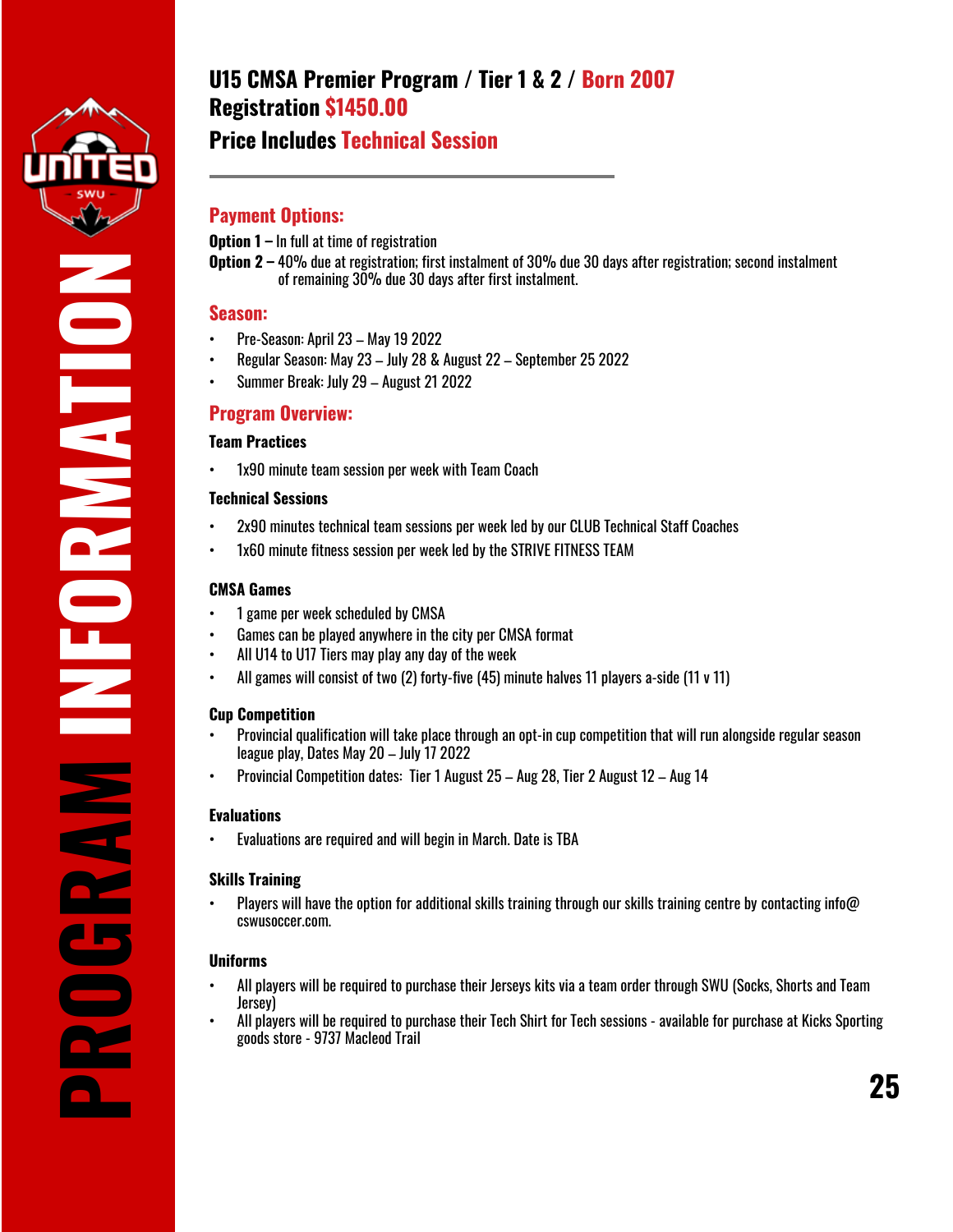

### **Price Includes Technical Session**

#### **Payment Options:**

**Option 1 –** In full at time of registration

**Option 2 –** 40% due at registration; first instalment of 30% due 30 days after registration; second instalment of remaining 30% due 30 days after first instalment.

#### **Season:**

- Pre-Season: April 23 May 19 2022
- Regular Season: May 23 July 28 2022

#### **Program Overview:**

#### **Team Practices**

1x90 minute team session per week with Team Coach

#### **Technical Sessions**

• 1x90 minutes technical team session per week led by our CLUB Technical Staff Coaches

#### **CMSA Games**

- 1 game per week scheduled by CMSA
- Games can be played anywhere in the city per CMSA format
- All U14 to U17 Tiers may play any day of the week
- All games will consist of two (2) forty-five (45) minute halves 11 players a-side (11 v 11)

#### **Cup Competition**

- Provincial qualification will take place through an opt-in cup competition that will run alongside regular season league play, Dates May 20 – July 17 2022
- Provincial Competition dates: Tier 3 August 12 Aug 14

#### **Evaluations**

**PROGRAM INFORMATION**

**MN** 

**CONSTRUCTION** 

• Evaluations are required and will begin in March. Date is TBA

#### **Skills Training**

Players will have the option for additional skills training through our skills training centre by contacting info@ cswusoccer.com.

#### **Uniforms**

- All players will be required to purchase their Jerseys kits via a team order through SWU (Socks, Shorts and Team Jersey)
- All players will be required to purchase their Tech Shirt for Tech sessions available for purchase at Kicks Sporting goods store - 9737 Macleod Trail

- Register to coach your child's team by completing the "Volunteer Now" link- Member Zone Account
- Coaches are selected based on experience, past history, and their willingness to develop further with coaching specific certification & licenses. Interested in Coaching? Contact [jesusmelo@cswusoccer.com](mailto:jesusmelo@cswusoccer.com)
- We support all our Coaches with in-house support, mentoring and NCCP Courses • We require all coaches to have a valid Criminal Record Check on file with CMSA
- SWU Coaches are required to abide by the SWU Harassment Policy and Coach Code of Conduct **26**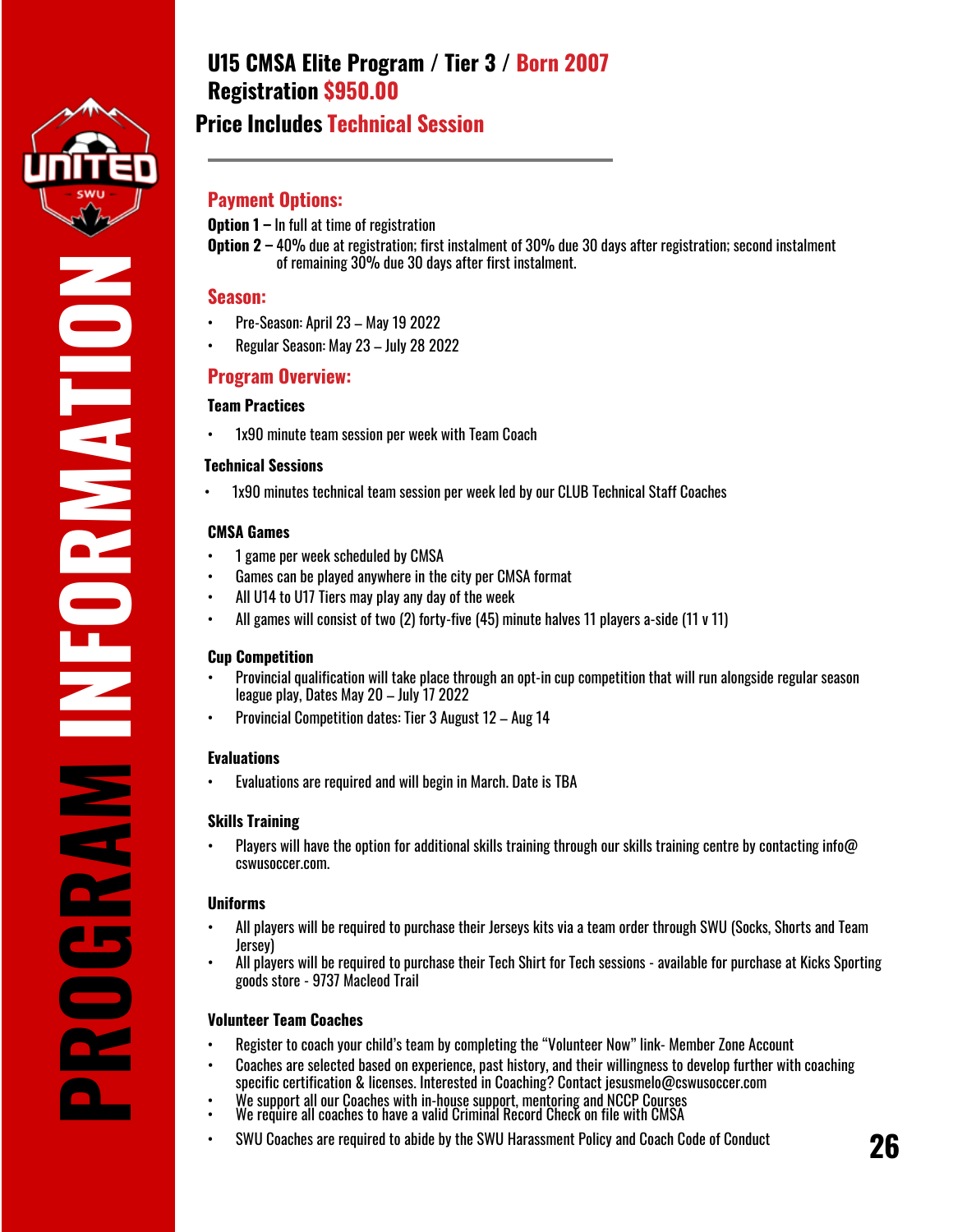

FORMATION

### **Technical (Optional program on a team-by-team basis)**

#### **Payment Options:**

**Option 1 –** In full at time of registration

**Option 2 –** 40% due at registration; first instalment of 30% due 30 days after registration; second instalment of remaining 30% due 30 days after first instalment.

#### **Season:**

- Pre-Season: April 23 May 19 2022
- Regular Season: May 23 July 28 2022

#### **Program Overview:**

#### **Team Practices**

1x90 minute team session per week with Team Coach

#### **CMSA Games**

- 1 game per week scheduled by CMSA
- Games can be played anywhere in the city per CMSA format
- All U14 to U17 Tiers may play any day of the week
- All games will consist of two (2) forty-five (45) minute halves 11 players a-side (11 v 11)

#### **Cup Competition**

- Provincial qualification will take place through an opt-in cup competition that will run alongside regular season league play, U14 Teams may register into the U15 Cup competition to be eligible for U15 Provincials. Dates May 20 – July 17 2022
- Provincial Competition dates: Tier 4 July 22 July 24

#### **Evaluations**

**PROGRAM INFORMATION**

 $\overline{\phantom{0}}$ 

• Evaluations are required and will begin in March. Date is TBA

#### **Skills Training**

• Players will have the option for additional skills training through our skills training centre by contacting info@ cswusoccer.com.

#### **Uniforms**

- All players will be required to purchase their Jerseys kits via a team order through SWU (Socks, Shorts and Team Jersey)
- All players will be required to purchase their Tech Shirt for Tech sessions available for purchase at Kicks Sporting goods store - 9737 Macleod Trail

- Register to coach your child's team by completing the "Volunteer Now" link- Member Zone Account
- Coaches are selected based on experience, past history, and their willingness to develop further with coaching specific certification & licenses. Interested in Coaching? Contact [jesusmelo@cswusoccer.com](mailto:jesusmelo@cswusoccer.com)
- We support all our Coaches with in-house support, mentoring and NCCP Courses
- We require all coaches to have a valid Criminal Record Check on file with CMSA
- SWU Coaches are required to abide by the SWU Harassment Policy and Coach Code of Conduct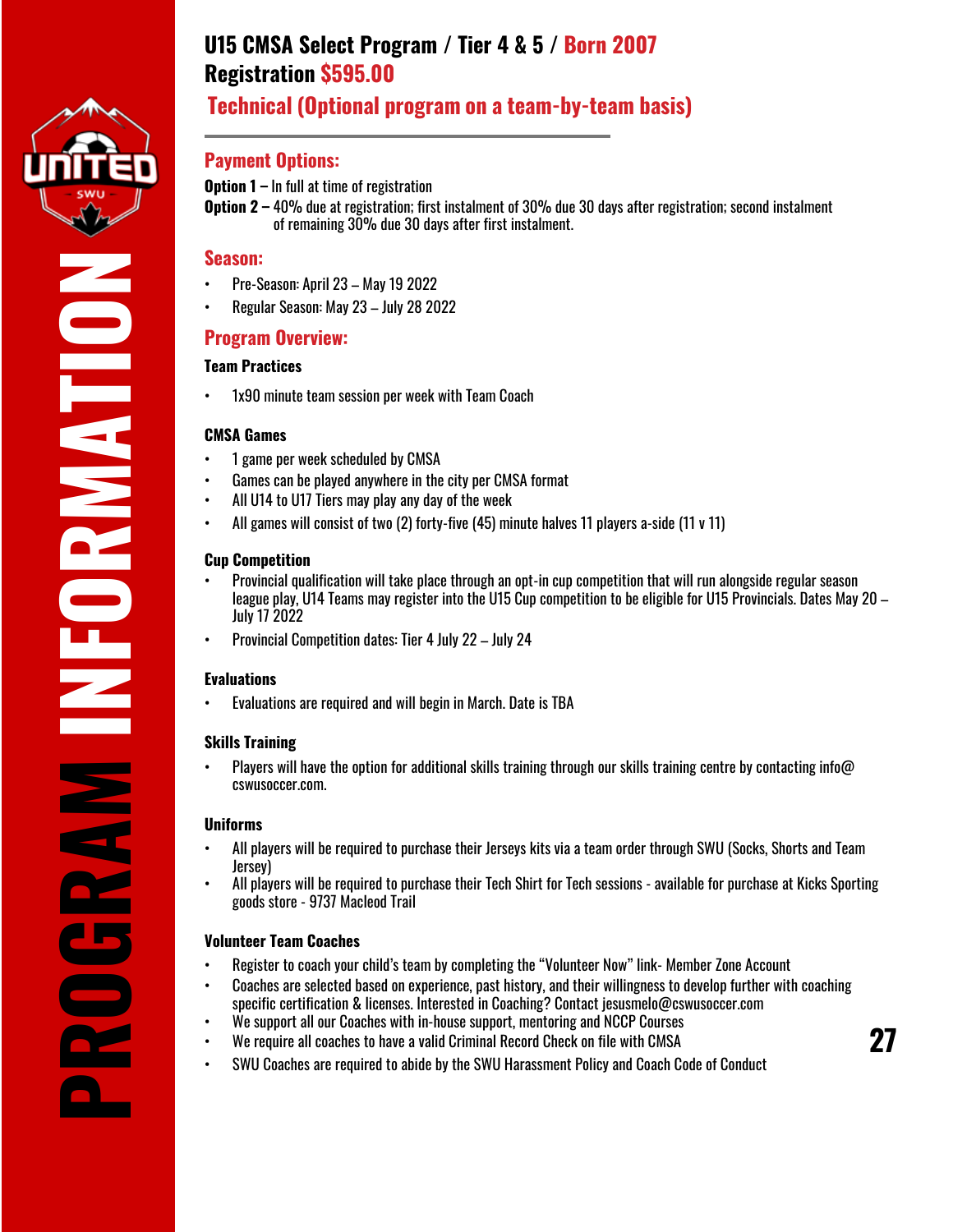

**INFORMATIONSOLANAS CHALLE** 

### **Price Includes Technical Session**

#### **Payment Options:**

- **Option 1 –** In full at time of registration
- **Option 2 –** 40% due at registration; first instalment of 30% due 30 days after registration; second instalment of remaining 30% due 30 days after first instalment.

#### **Season:**

- Pre-Season: April 23 May 19 2022
	- Regular Season: May 23 July 28 & August 22 September 25 2022
- Summer Break: July 29 August 21 2022

#### **Program Overview:**

#### **Team Practices**

1x90 minute team session per week with Team Coach

#### **Technical Sessions**

- 2x90 minutes technical team sessions per week led by our CLUB Technical Staff Coaches
- 1x60 minute fitness session per week led by the STRIVE FITNESS TEAM

#### **CMSA Games**

- 1 game per week scheduled by CMSA
- Games can be played anywhere in the city per CMSA format
- All U14 to U17 Tiers may play any day of the week
- All games will consist of two (2) forty-five (45) minute halves 11 players a-side (11 v 11)

#### **Cup Competition**

- Provincial qualification will take place through an opt-in cup competition that will run alongside regular season league play, U16 Teams may register into the U17 Cup competition to be eligible for U17 Provincials. Dates May 20 – July 17 2022
- Provincial Competition dates: Tier 4 July 22 July 24
- Tier 1 August 25 Aug 28, Tier 2 August 12 Aug 14

#### **Evaluations**

• Evaluations are required and will begin in March. Date is TBA

#### **Skills Training**

• Players will have the option for additional skills training through our skills training centre by contacting info@ cswusoccer.com.

#### **Uniforms**

**PROGRAM**

- All players will be required to purchase their Jerseys kits via a team order through SWU (Socks, Shorts and Team Jersey)
- All players will be required to purchase their Tech Shirt for Tech sessions available for purchase at Kicks Sporting goods store - 9737 Macleod Trail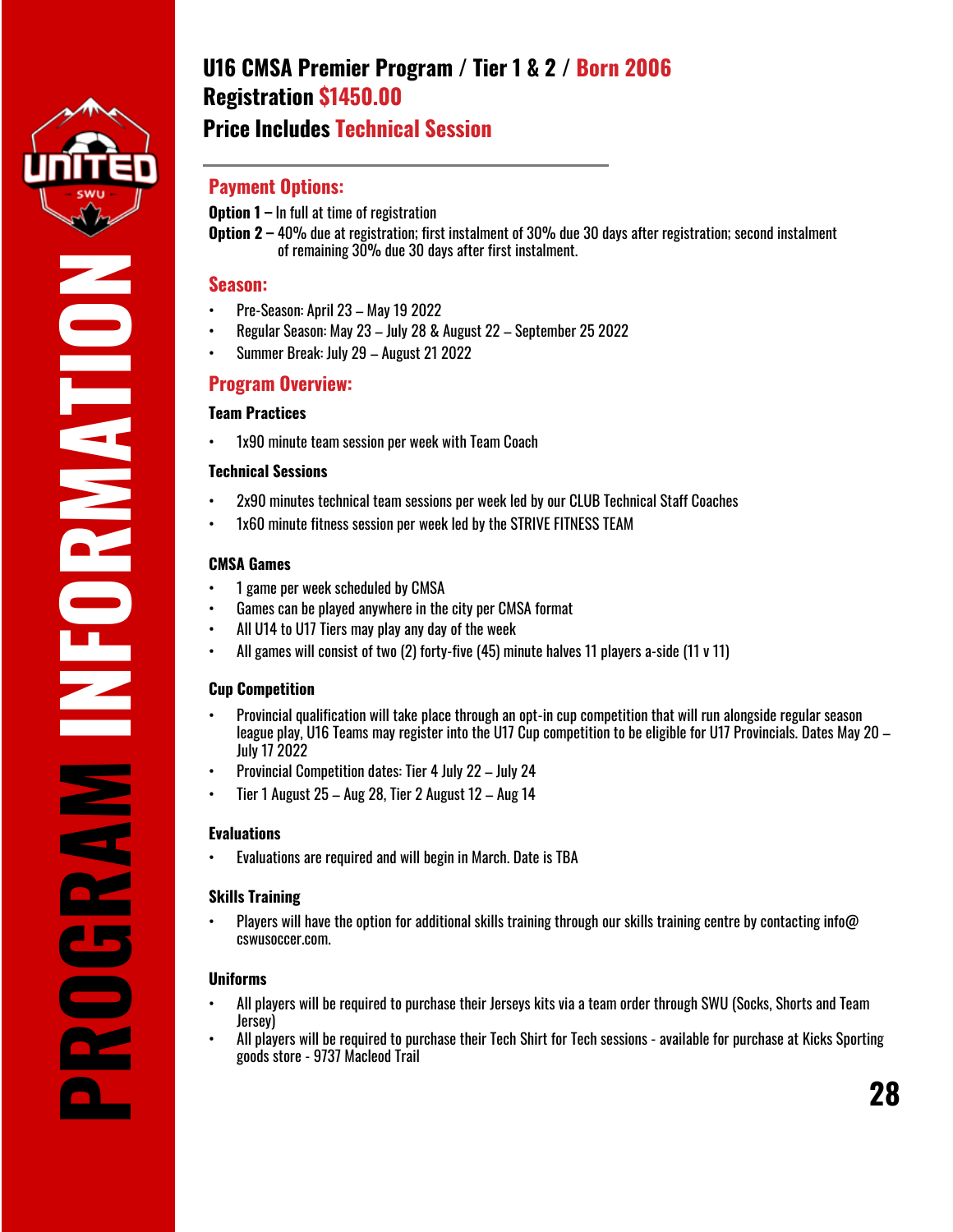

### **Prices Include Technical Session**

#### **Payment Options:**

**Option 1 –** In full at time of registration

**Option 2 –** 40% due at registration; first instalment of 30% due 30 days after registration; second instalment of remaining 30% due 30 days after first instalment.

#### **Season:**

- Pre-Season: April 23 May 19 2022
- Regular Season: May 23 July 28 2022

#### **Program Overview:**

#### **Team Practices**

1x90 minute team session per week with Team Coach

#### **Technical Sessions**

• 1x90 minutes technical team session per week led by our CLUB Technical Staff Coaches

#### **CMSA Games**

- 1 game per week scheduled by CMSA
- Games can be played anywhere in the city per CMSA format
- All U14 to U17 Tiers may play any day of the week
- All games will consist of two (2) forty-five (45) minute halves 11 players a-side (11 v 11)

#### **Cup Competition**

- Provincial qualification will take place through an opt-in cup competition that will run alongside regular season league play, U16 Teams may register into the U17 Cup competition to be eligible for U17 Provincials. Dates May 20 – July 17 2022
- Provincial Competition dates: Tier 3 August 12 Aug 14

#### **Evaluations**

**PROGRAM INFORMATION**

OLLAN NY COSTAL

• Evaluations are required and will begin in March. Date is TBA

#### **Skills Training**

Players will have the option for additional skills training through our skills training centre by contacting info@ cswusoccer.com.

#### **Uniforms**

- All players will be required to purchase their Jerseys kits via a team order through SWU (Socks, Shorts and Team Jersey)
- All players will be required to purchase their Tech Shirt for Tech sessions available for purchase at Kicks Sporting goods store - 9737 Macleod Trail

- Register to coach your child's team by completing the "Volunteer Now" link- Member Zone Account
- Coaches are selected based on experience, past history, and their willingness to develop further with coaching specific certification & licenses. Interested in Coaching? Contact [jesusmelo@cswusoccer.com](mailto:jesusmelo@cswusoccer.com)
- We support all our Coaches with in-house support, mentoring and NCCP Courses We require all coaches to have a valid Criminal Record Check on file with CMSA
- SWU Coaches are required to abide by the SWU Harassment Policy and Coach Code of Conduct **29**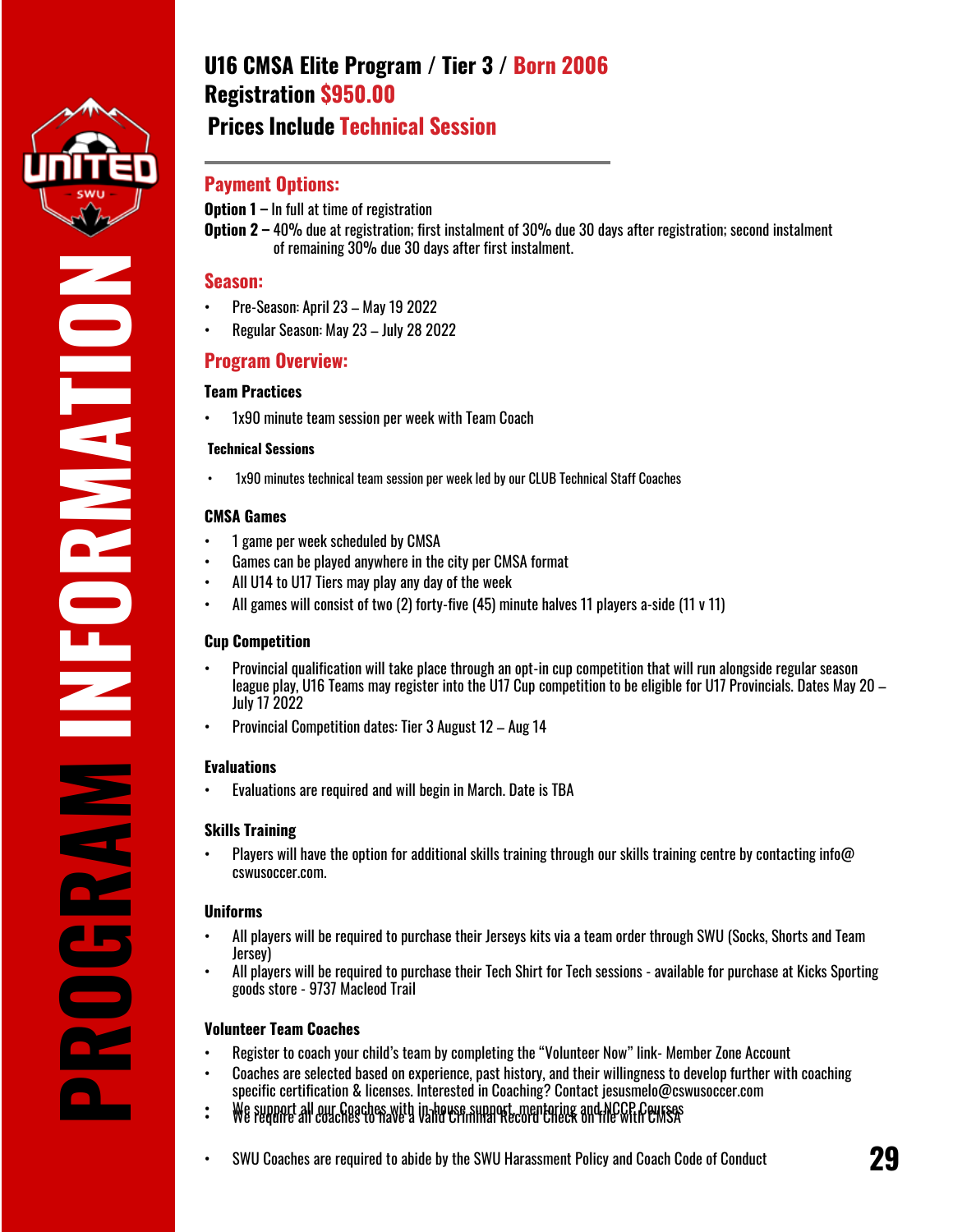

## **Technical (Optional Program on a team-by-team basis)**

#### **Payment Options:**

**Option 1 –** In full at time of registration

**Option 2 –** 40% due at registration; first instalment of 30% due 30 days after registration; second instalment of remaining 30% due 30 days after first instalment.

#### **Season:**

- Pre-Season: April 23 May 19 2022
- Regular Season: May 23 July 28 2022

#### **Program Overview:**

#### **Team Practices**

1x90 minute team session per week with Team Coach

#### **CMSA Games**

- 1 game per week scheduled by CMSA
- Games can be played anywhere in the city per CMSA format
- All U14 to U17 Tiers may play any day of the week
- All games will consist of two (2) forty-five (45) minute halves 11 players a-side (11 v 11)

#### **Cup Competition**

- Provincial qualification will take place through an opt-in cup competition that will run alongside regular season league play, U16 Teams may register into the U17 Cup competition to be eligible for U17 Provincials. Dates May 20 – July 17 2022
- Provincial Competition dates: Tier 4 July 22 July 24

#### **Evaluations**

**PROGRAM INFORMATION**

**CONSTRAINER** 

• Evaluations are required and will begin in March. Date is TBA

#### **Skills Training**

Players will have the option for additional skills training through our skills training centre by contacting [info@cswusoccer.com.](mailto:info@cswusoccer.com)

#### **Uniforms**

- All players will be required to purchase their Jerseys kits via a team order through SWU (Socks, Shorts and Team Jersey)
- All players will be required to purchase their Tech Shirt for Tech sessions available for purchase at Kicks Sporting goods store 9737 Macleod Trail

- Register to coach your child's team by completing the "Volunteer Now" link- Member Zone Account
- Coaches are selected based on experience, past history, and their willingness to develop further with coaching specific certification & licenses. Interested in Coaching? Contac[t jesusmelo@cswusoccer.com](mailto:jesusmelo@cswusoccer.com)
- We support all our Coaches with in-house support, mentoring and NCCP Courses We require all coaches to have a valid Criminal Record Check on file with CMSA
- SWU Coaches are required to abide by the SWU Harassment Policy and Coach Code of Conduct **30**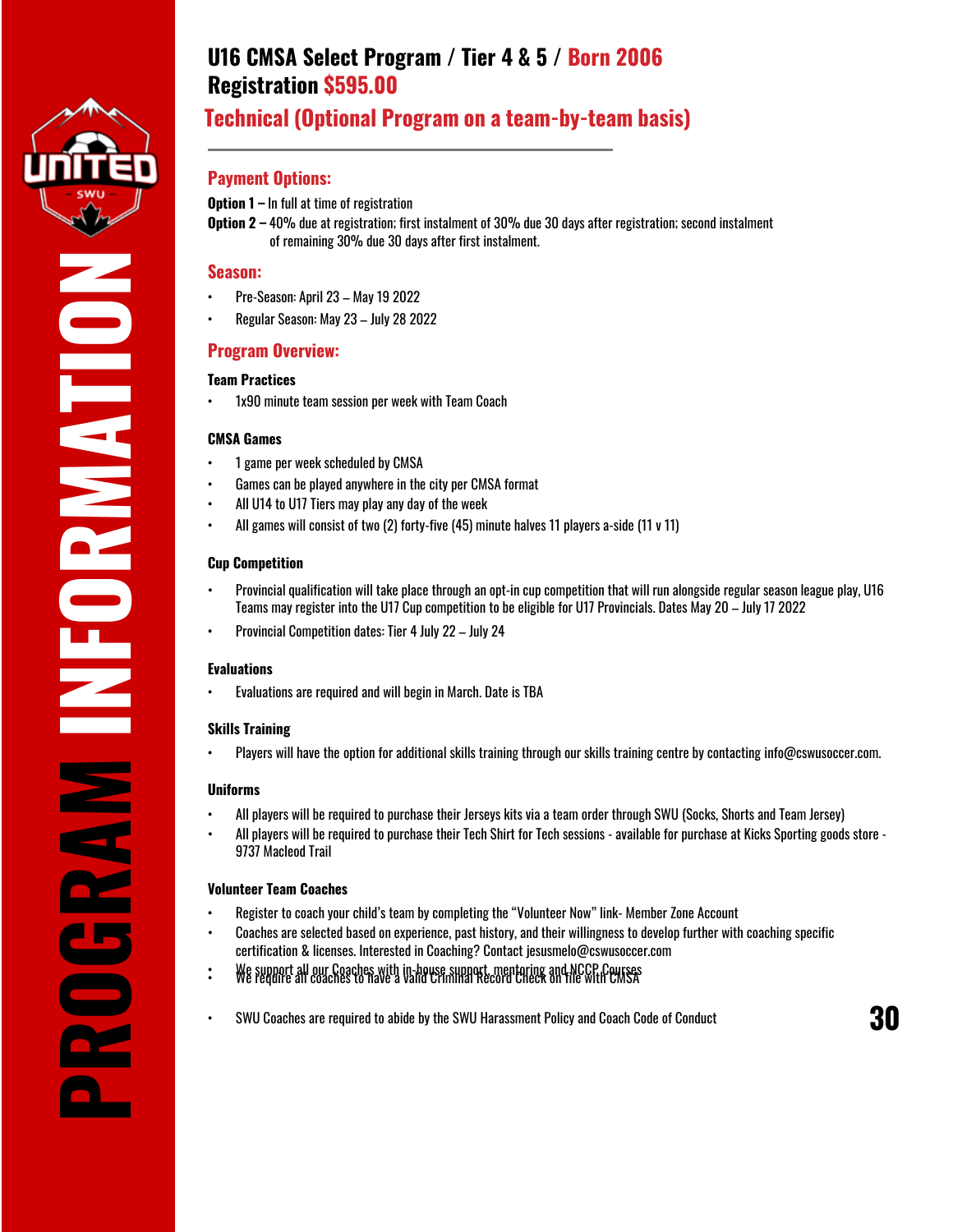

**INFORMATIONSORNATION** 

## **U17 CMSA Premier Program / Tier 1 & 2 / Born 2005 Registration \$1450.00**

### **Prices Include Technical Session**

#### **Payment Options:**

- **Option 1 –** In full at time of registration
- **Option 2 –** 40% due at registration; first instalment of 30% due 30 days after registration; second instalment of remaining 30% due 30 days after first instalment.

#### **Season:**

- Pre-Season: April 23 May 19 2022
- Regular Season: May 23 July 28 & August 22 September 25 2022
- Summer Break: July 29 August 21 2022

#### **Program Overview:**

#### **Team Practices**

• 1x90 minute team session per week with Team Coach

#### **Technical Sessions**

- 1x90 minutes technical team sessions per week led by our CLUB Technical Staff Coaches
- 1x60 minute fitness session per week led by the STRIVE FITNESS TEAM

#### **CMSA Games**

- 1 game per week scheduled by CMSA
- Games can be played anywhere in the city per CMSA format
- All U14 to U17 Tiers may play any day of the week
- All games will consist of two (2) forty-five (45) minute halves 11 players a-side (11 v 11)

#### **Cup Competition**

- Provincial qualification will take place through an opt-in cup competition that will run alongside regular season league play, Dates May 20 – July 17 2022
- Provincial Competition dates: Tier 1 August 25 Aug 28, Tier 2 August 12 Aug 14

#### **Evaluations**

• Evaluations are required and will begin in March. Date is TBA

#### **Skills Training**

• Players will have the **option** for additional skills training through our skills training centre by contacting info@ cswusoccer.com.

#### **Uniforms**

**PROGRAM**

- All players will be required to purchase their Jerseys kits via a team order through SWU (Socks, Shorts and Team Jersey)
- All players will be required to purchase their Tech Shirt for Tech sessions available for purchase at Kicks Sporting goods store - 9737 Macleod Trail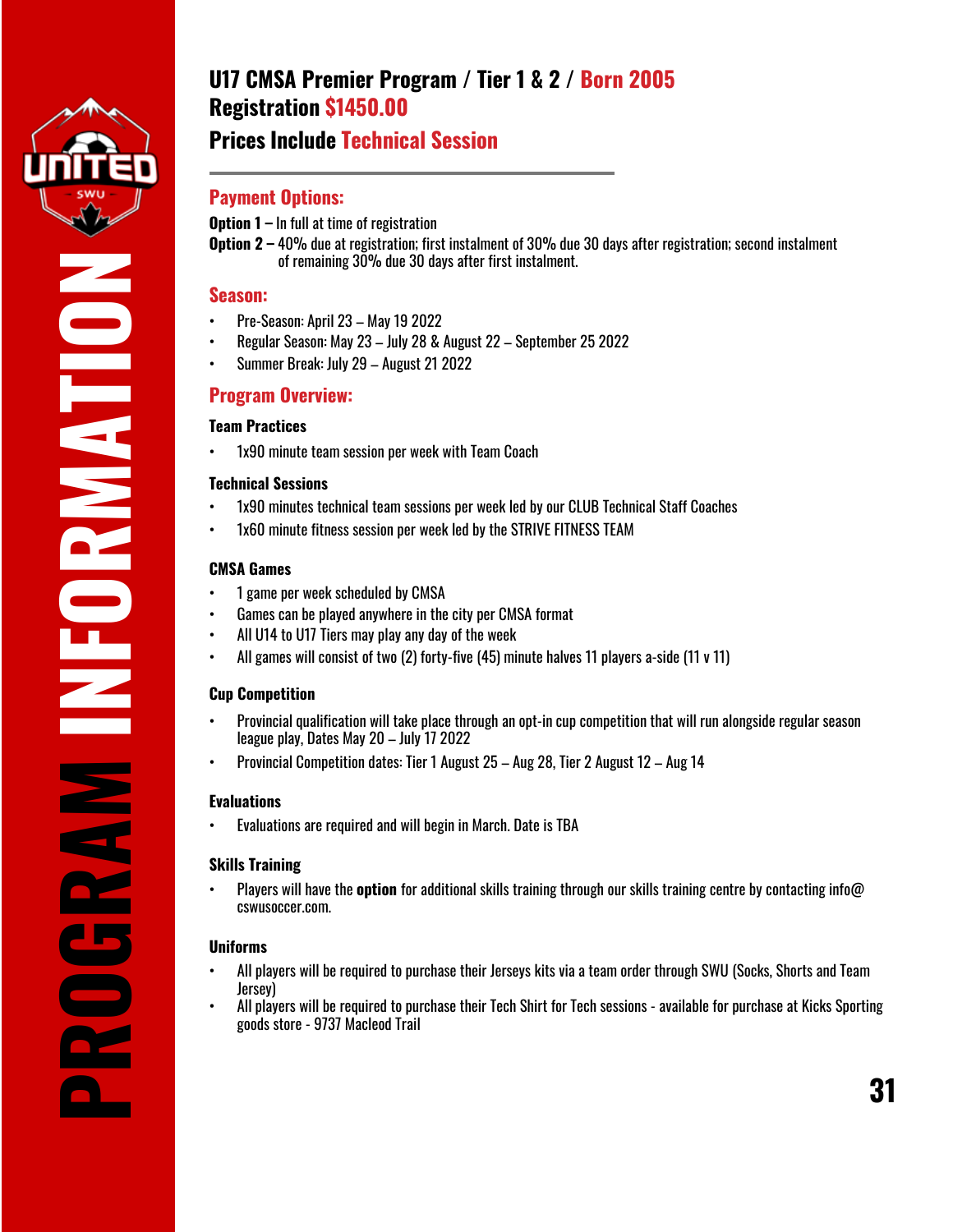

**SORIAL PROPER** 

### **Prices Include Technical Session**

#### **Payment Options:**

- **Option 1 –** In full at time of registration
- **Option 2 –** 40% due at registration; first instalment of 30% due 30 days after registration; second instalment of remaining 30% due 30 days after first instalment.

#### **Season:**

- Pre-Season: April 23 May 19 2022
- Regular Season: May 23 July 28 2022

#### **Program Overview:**

#### **Team Practices**

• 1x90 minute team session per week with Team Coach

#### **Technical Sessions**

• 1x90 minutes technical team sessions per week led by our CLUB Technical Staff Coaches

#### **CMSA Games**

- 1 game per week scheduled by CMSA
- Games can be played anywhere in the city per CMSA format
- All U14 to U17 Tiers may play any day of the week
- All games will consist of two (2) forty-five (45) minute halves 11 players a-side (11 v 11)

#### **Cup Competition**

- Provincial qualification will take place through an opt-in cup competition that will run alongside regular season league play, Dates May 20 – July 17 2022
- Provincial Competition dates: Tier 3 August 12 Aug 14

#### **Evaluations**

**PROGRAM INFORMATION**

• Evaluations are required and will begin in March. Date is TBA

#### **Skills Training**

Players will have the option for additional skills training through our skills training centre by contacting info $\omega$ cswusoccer.com.

#### **Uniforms**

- All players will be required to purchase their Jerseys kits via a team order through SWU (Socks, Shorts and Team Jersey)
- All players will be required to purchase their Tech Shirt for Tech sessions available for purchase at Kicks Sporting goods store - 9737 Macleod Trail

- Register to coach your child's team by completing the "Volunteer Now" link- Member Zone Account
- Coaches are selected based on experience, past history, and their willingness to develop further with coaching specific certification & licenses. Interested in Coaching? Contact [jesusmelo@cswusoccer.com](mailto:jesusmelo@cswusoccer.com)
- We support all our Coaches with in-house support, mentoring and NCCP Courses We require all coaches to have a valid Criminal Record Check on file with CMSA
- SWU Coaches are required to abide by the SWU Harassment Policy and Coach Code of Conduct **32**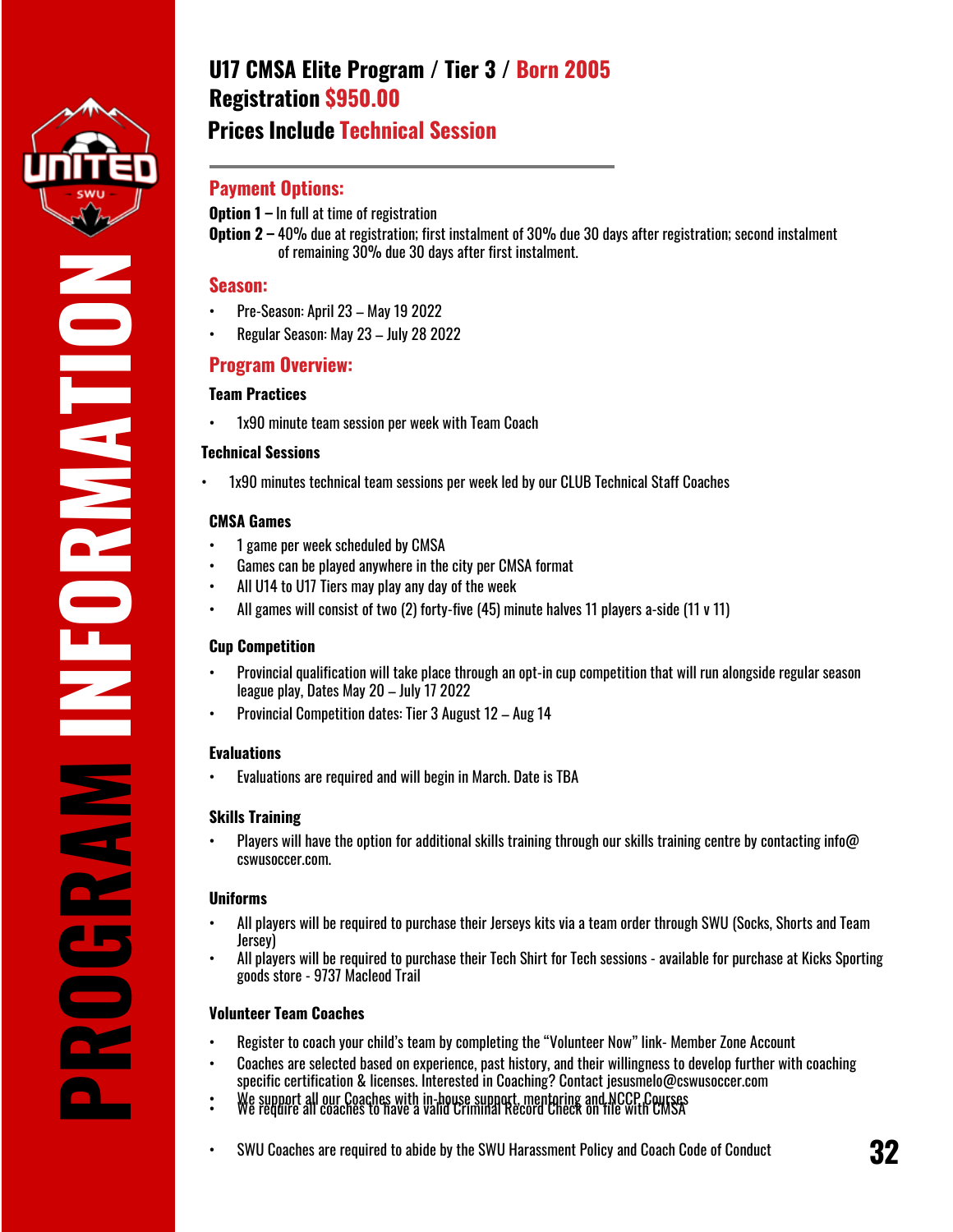

### **Technical (Optional Program on a team-by-team basis)**

#### **Payment Options:**

**Option 1 –** In full at time of registration

**Option 2 –** 40% due at registration; first instalment of 30% due 30 days after registration; second instalment of remaining 30% due 30 days after first instalment.

#### **Season:**

- Pre-Season: April 23 May 19 2022
- Regular Season: May 23 July 28 2022

#### **Program Overview:**

#### **Team Practices**

1x90 minute team session per week with Team Coach

#### **CMSA Games**

- 1 game per week scheduled by CMSA
- Games can be played anywhere in the city per CMSA format
- All U14 to U17 Tiers may play any day of the week
- All games will consist of two (2) forty-five (45) minute halves 11 players a-side (11 v 11)

#### **Cup Competition**

- Provincial qualification will take place through an opt-in cup competition that will run alongside regular season league play, Dates May 20 – July 17 2022
- Provincial Competition dates: Tier 4 July 22 July 24

#### **Evaluations**

**PROGRAM INFORMATION**

a.

**SOLANAL SOLAN** 

• Evaluations are required and will begin in March. Date is TBA

#### **Skills Training**

• Players will have the option for additional skills training through our skills training centre by contacting info@ cswusoccer.com.

#### **Uniforms**

- All players will be required to purchase their Jerseys kits via a team order through SWU (Socks, Shorts and Team Jersey)
- All players will be required to purchase their Tech Shirt for Tech sessions available for purchase at Kicks Sporting goods store - 9737 Macleod Trail

- Register to coach your child's team by completing the "Volunteer Now" link- Member Zone Account
- Coaches are selected based on experience, past history, and their willingness to develop further with coaching specific certification & licenses. Interested in Coaching? Contact [jesusmelo@cswusoccer.com](mailto:jesusmelo@cswusoccer.com)
- We support all our Coaches with in-house support, mentoring and NCCP Courses
- We require all coaches to have a valid Criminal Record Check on file with CMSA
- SWU Coaches are required to abide by the SWU Harassment Policy and Coach Code of Conduct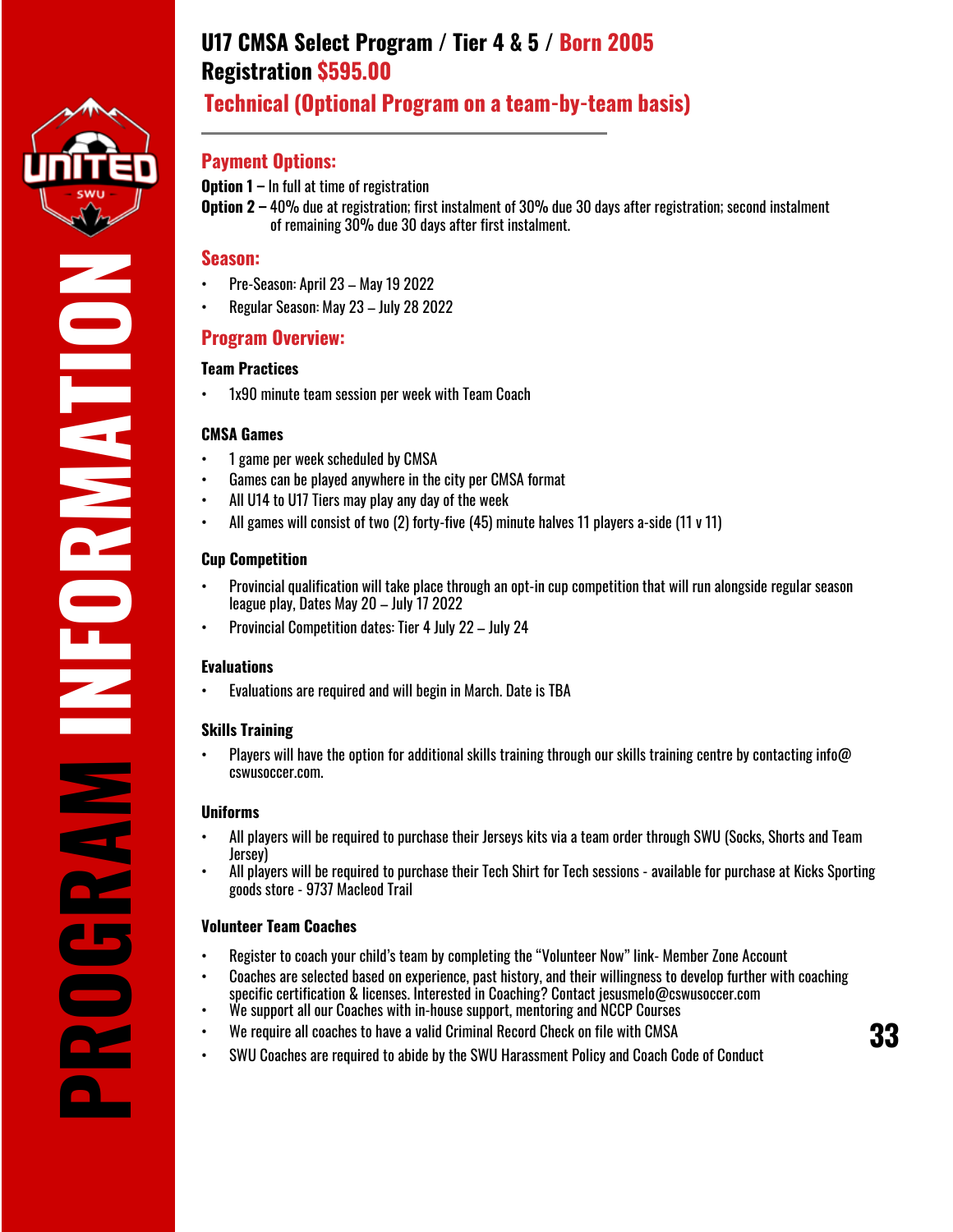

**INFORMATION**FORMATION

#### **Payment Options:**

**Option 1 –** In full at time of registration

**Option 2 –** 40% due at registration; first instalment of 30% due 30 days after registration; second instalment of remaining 30% due 30 days after first instalment.

#### **Season:**

- Regular Season: April 23 July 28 2022
- Post Season Play: Tier 2 3 Provincial Competition August 12 Aug 14

#### **Program Overview:**

#### **Team Practices**

1x75 minute team session per week with Team Coach

#### **Technical Sessions**

• 1x90 minutes technical team sessions per week led by our CLUB Technical Staff Coaches

#### **CMSA Games**

- 1 game per week scheduled by CMSA
- Games can be played anywhere in the city per CMSA format
- All U19 Tiers may play any day of the week
- All games will consist of two (2) forty-five (45) minute halves 11 players a-side (11 v 11)

#### **Cup Competition**

- Provincial qualification will take place through an opt-in cup competition that will run alongside regular season league play, Dates May 20 – July 17 2022
- Provincial Competition dates: Tier 4 July 22 July 24

#### **Evaluations**

• Evaluations are required and will begin in March. Date is TBA

#### **Skills Training**

• Players will have the **option** for additional skills training through our skills training centre by contacting info@ cswusoccer.com.

#### **Uniforms**

**PROGRAM**

- All players will be required to purchase their Jerseys kits via a team order through SWU (Socks, Shorts and Team Jersey)
- All players will be required to purchase their Tech Shirt for Tech sessions available for purchase at Kicks Sporting goods store - 9737 Macleod Trail

- Register to coach your child's team by completing the "Volunteer Now" link- Member Zone Account
- Coaches are selected based on experience, past history, and their willingness to develop further with coaching
- specific Gertification & licenses. Interested in Goaching C Gnutani insupprela Reswusoccer.com
- We require all coaches to have a valid Criminal Record Check on file with CMSA  $\boldsymbol{\mathrm{34}}$
- SWU Coaches are required to abide by the SWU Harassment Policy and Coach Code of Conduct